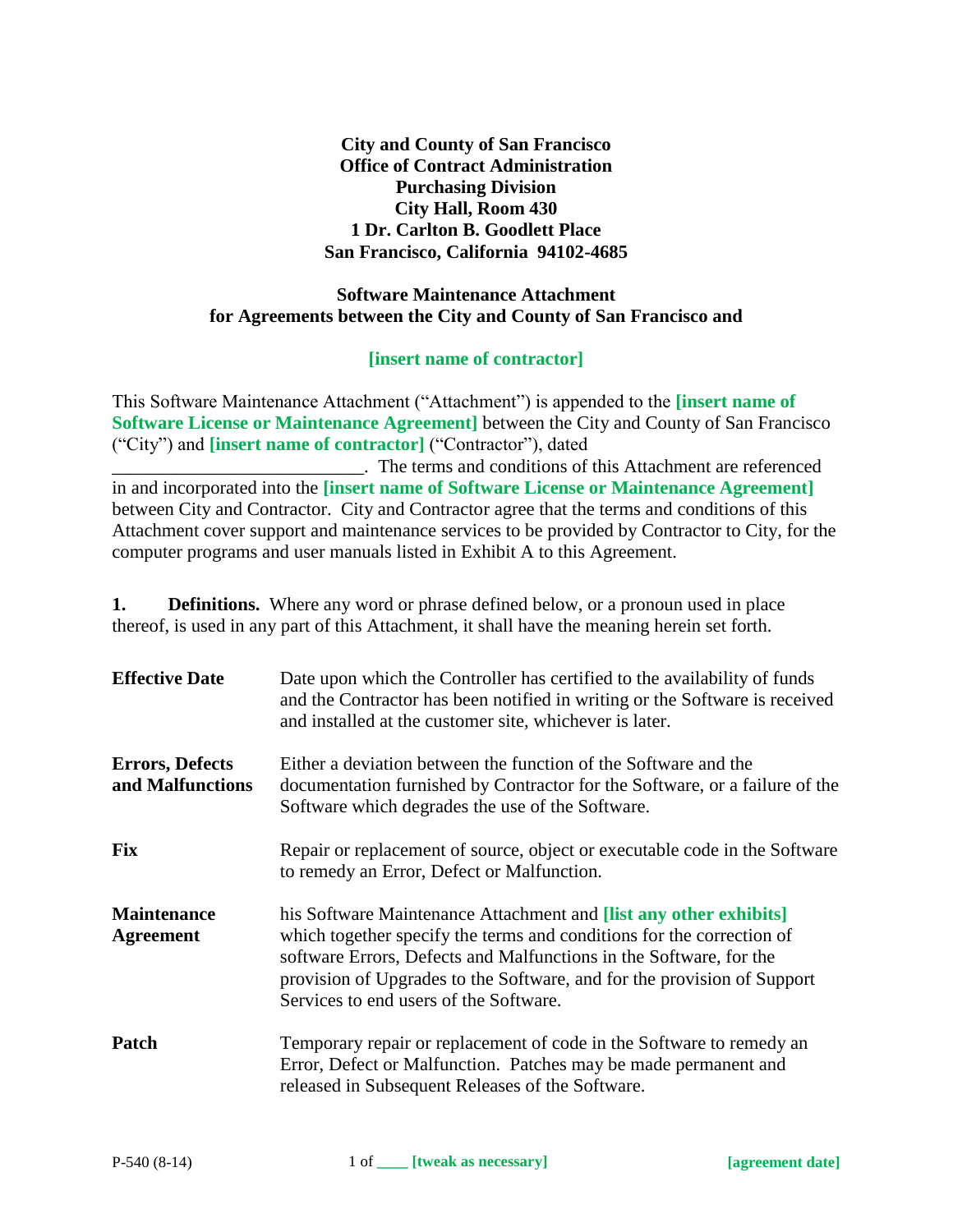| <b>Priority Category</b> | A priority assigned to an Error, Defect or Malfunction, designating the<br>urgency of correcting an Error, Defect or Malfunction. Assignment of a<br>Priority Category to an Error, Defect or Malfunction is based on City's<br>determination of the severity of the Error, Defect or Malfunction and<br>Contractor's reasonable analysis of the priority of the Error, Defect or<br>Malfunction.                                                                                     |
|--------------------------|---------------------------------------------------------------------------------------------------------------------------------------------------------------------------------------------------------------------------------------------------------------------------------------------------------------------------------------------------------------------------------------------------------------------------------------------------------------------------------------|
| <b>Priority Protocol</b> | Based on the Priority Category, rules specifying the turnaround time for<br>correcting Errors, Malfunctions and Defects; escalation procedures, and<br>personnel assignment.                                                                                                                                                                                                                                                                                                          |
| <b>Software</b>          | Licensed programs and associated documentation licensed to City by<br>[insert name of Licensor], as listed in Exhibit A and any modification or<br>Upgrades or modifications to the $program(s)$ provided under this<br>Maintenance Agreement.                                                                                                                                                                                                                                        |
|                          | <b>Subsequent Release</b> A release of the Software for use in a particular operating environment<br>which supersedes the Software. A Subsequent Release is offered and<br>expressly designated by Contractor as a replacement to a specified<br>Software product. A Subsequent Release will be supported by Contractor<br>in accordance with the terms of this Software Maintenance Attachment.<br>Multiple Subsequent Releases may be supported by Contractor at any<br>given time. |
| <b>Support Services</b>  | The Software support service required under this Maintenance Agreement.<br>Support Services include correcting an Error, Defect or Malfunction;<br>providing telephone and/or online support concerning the installation and<br>use of the Software; training in the installation and use of the Software;<br>on-site consulting and application development services; detection,<br>warning and correction of viruses; and disabled/disabling code.                                  |
| <b>Upgrade</b>           | Either an enhancement to the Software code to add new features or<br>functions to the system or software programming revisions containing<br>corrections to Errors, Defects and Malfunctions that have been reported by<br>users or discovered by the Contractor.                                                                                                                                                                                                                     |
| <b>Warranty Period</b>   | A period commencing with the installation of the Software product during<br>which reported Errors, Defects and Malfunctions for Software products<br>are corrected without charge in accordance with the provisions below.                                                                                                                                                                                                                                                            |
| Workaround               | A change in the procedures followed or end user operation of the software<br>to avoid an Error, Defect or Malfunction without significantly impairing<br>functionality or degrading the use of the Software.                                                                                                                                                                                                                                                                          |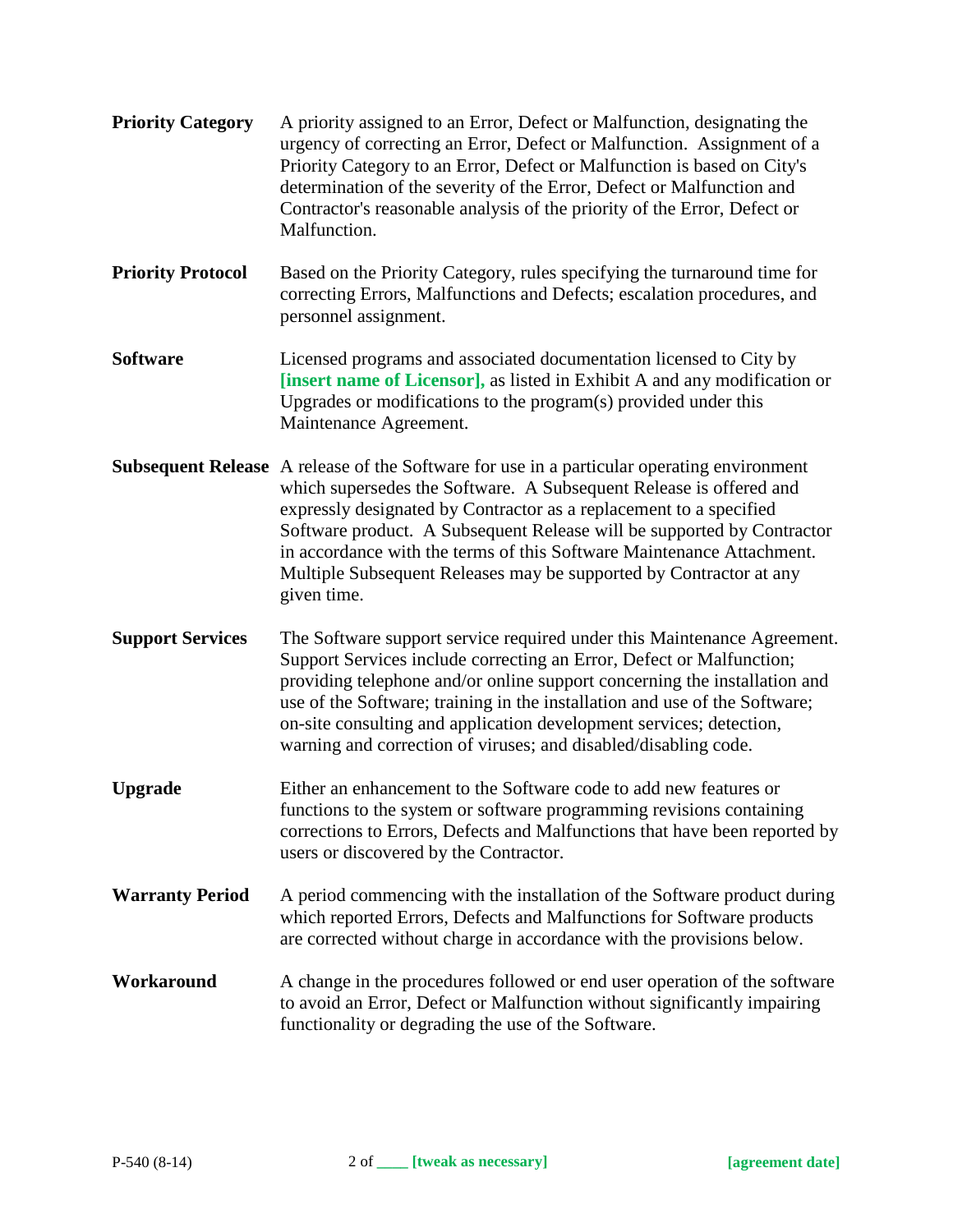Whenever the words "as directed," "as required," "as permitted," or words of like effect are used, it shall be understood as the direction, requirement, or permission of the **[insert name**  of the department]. The words "sufficient," "necessary," or "proper," and the like, mean sufficient, necessary or proper in the judgment of the **[insert name of the department],** unless otherwise indicated by the context.

**2. Certification of Funds; Budget and Fiscal Provisions; Termination in the Event of Non-Appropriation.** This Maintenance Agreement is subject to the budget and fiscal provisions of the City's Charter. Charges will accrue only after prior written authorization certified by the City's Controller, and any amount of the City's obligation hereunder shall not at any time exceed the amount certified for the purpose and period stated in such advance authorization. This Maintenance Agreement will terminate without penalty, liability or expense of any kind to City at the end of any fiscal year in the event funds are not appropriated for the next succeeding fiscal year. If funds are appropriated for a portion of the fiscal year, this Maintenance Agreement will terminate, without penalty, liability or expense of any kind at the end of the term for which funds are appropriated.

THIS SECTION SHALL CONTROL AGAINST ANY AND ALL OTHER PROVISIONS OF THIS MAINTENANCE AGREEMENT.

**3. Term of the Maintenance Agreement**. Subject to Section 2, the term of this Maintenance Agreement shall be from **[insert beginning date]** to **[insert termination date]**.

**4. City's Payment Obligation.** The City will make a good faith attempt to pay all invoices within 30 days of billing. However, in no event shall City be liable for interest or late charges for any late payments made after such 30 day period. Contractor and the City understand and intend that the obligations of the City to pay maintenance charges hereunder shall constitute a current expense of the City and shall not in any way be construed to be a debt of the City in contravention of any applicable constitutional or statutory limitations or requirements concerning the creation of indebtedness by the City, nor shall anything contained herein constitute a pledge of the general tax revenues, funds or monies of the City. The City shall pay maintenance charges, exclusively from legally available funds, to Contractor or, in the event of an authorized assignment by Contractor to its assignee, according to the terms of this Maintenance Agreement, upon presentation of invoices furnished by Contractor in a form acceptable to the Controller. Payments will be made by warrant drawn on the Treasurer of the City. In no event shall the amount of this Maintenance Agreement exceed **[insert dollar amount]**. The breakdown of costs associated with this Maintenance Agreement appears in the agreement between City and Contractor, dated **[insert date]**, to which this Attachment is attached.

**5. Guaranteed Maximum Costs.** The City's obligation hereunder shall not at any time exceed the amount certified by the Controller for the purpose and period stated in such certification. Except as may be provided by City ordinances governing emergency conditions, the City and its employees and officers are not authorized to request Contractor to perform services or to provide materials, equipment and supplies that would result in Contractor performing services or providing materials, equipment and supplies that are beyond the scope of the services, materials, equipment and supplies agreed upon in the contract unless the Maintenance Agreement is amended in writing and approved as required by law to authorize the additional services, materials, equipment or supplies. The City is not required to reimburse Contractor for services, materials, equipment or supplies that are provided by Contractor which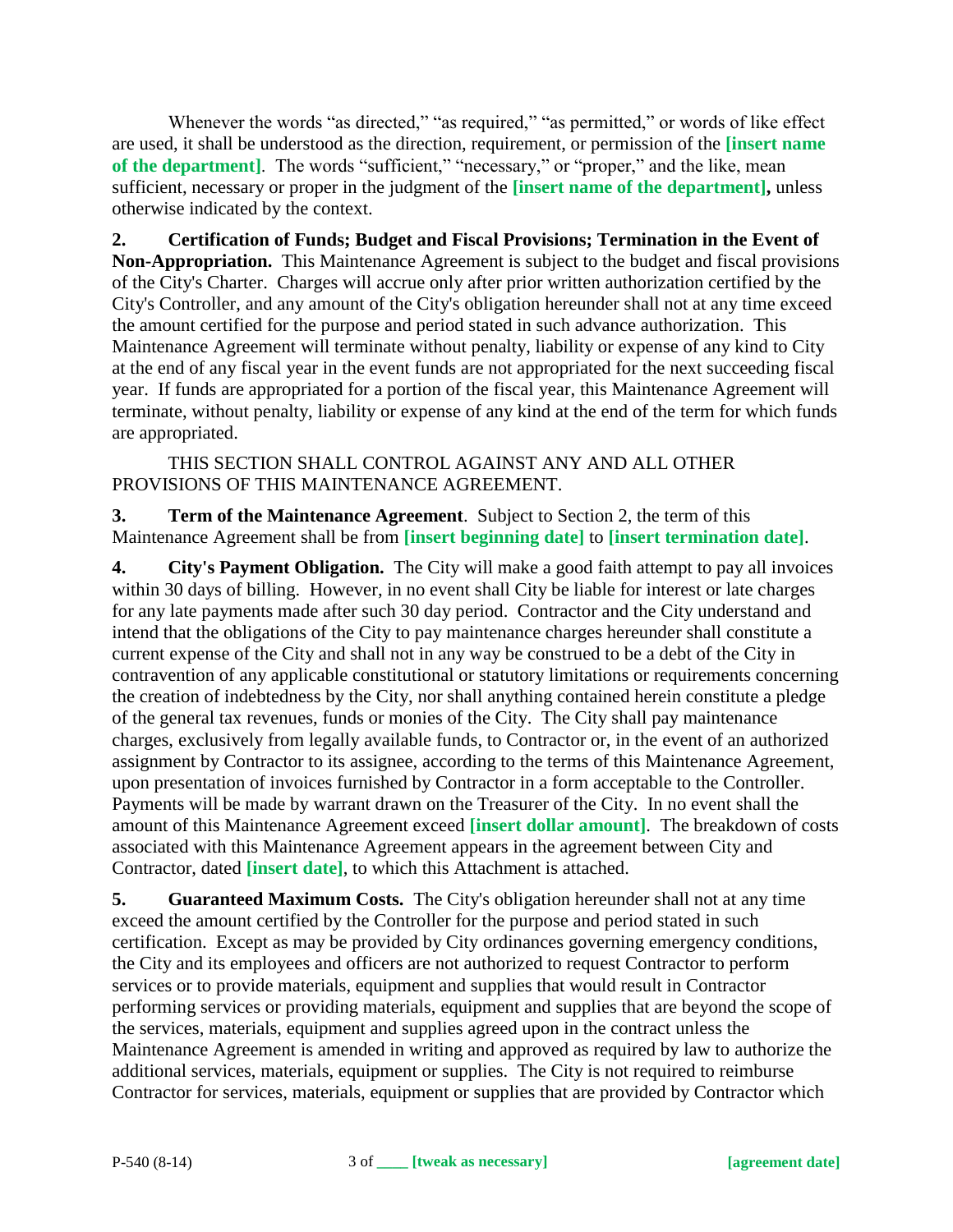are beyond the scope of the services, materials, equipment and supplies agreed upon in the contract and which were not approved by a written amendment to the Maintenance Agreement having been lawfully executed by the City. The City and its employees and officers are not authorized to offer or promise to Contractor additional funding for the contract which would exceed the maximum amount of funding provided for in the contract for Contractor's performance under the contract. Additional funding for the contract in excess of the maximum provided in the contract shall require lawful approval and certification by the Controller. The City is not required to honor any offered or promised additional funding for a contract which exceeds the maximum provided in the contract which requires lawful approval and certification of the Controller when the lawful approval and certification by the Controller has not been obtained. The Controller is not authorized to make payments on any contract for which funds have not been certified as available in the budget or by supplemental appropriation.

**6. Payment; Invoice Format.** Invoices furnished by Contractor under this Maintenance Agreement must be in a form acceptable to the Controller. Each invoice must contain a unique identifying number. All amounts paid by City to Contractor shall be subject to audit by City. Payment shall be made by City to Contractor at the address specified in the section entitled "Notices to the Parties." City may withhold payment to Contractor in any instance in which Contractor has failed or refused to satisfy any material obligation provided for under this Maintenance Agreement.

**7. Submitting False Claims; Monetary Penalties.** Pursuant to San Francisco Administrative Code §21.35, any contractor, subcontractor or consultant who submits a false claim shall be liable to the City for the statutory penalties set forth in that section. A contractor, subcontractor or consultant will be deemed to have submitted a false claim to the City if the contractor, subcontractor or consultant: (a) knowingly presents or causes to be presented to an officer or employee of the City a false claim or request for payment or approval; (b) knowingly makes, uses, or causes to be made or used a false record or statement to get a false claim paid or approved by the City; (c) conspires to defraud the City by getting a false claim allowed or paid by the City; (d) knowingly makes, uses, or causes to be made or used a false record or statement to conceal, avoid, or decrease an obligation to pay or transmit money or property to the City; or (e) is a beneficiary of an inadvertent submission of a false claim to the City, subsequently discovers the falsity of the claim, and fails to disclose the false claim to the City within a reasonable time after discovery of the false claim.

**8. Taxes.** Payment of any taxes, including possessory interest taxes and California sales and use taxes, levied upon this Maintenance Agreement, the transaction, or the services delivered pursuant hereto, shall be the obligation of Contractor. If this Maintenance Agreement entitles Contractor to the possession, occupancy or use of City real property for private gain, then the following provisions apply:

a. Contractor, on behalf of itself and any permitted successors and assigns, recognizes and understands that this Maintenance Agreement may create a possessory interest subject to property taxation and Contractor, and any permitted successor or assign, may be subject to the payment of such taxes.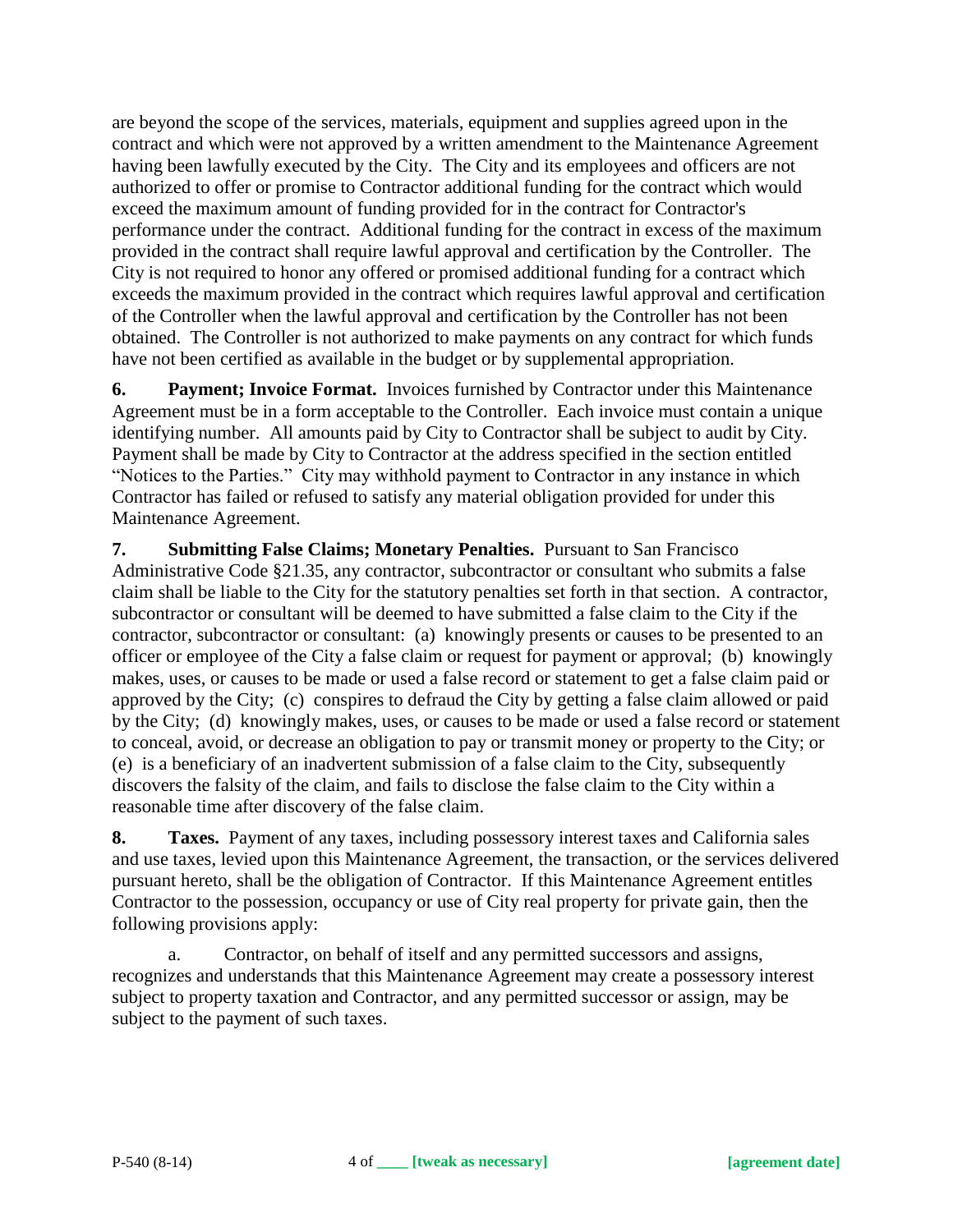b. Contractor, on behalf or itself and any permitted successors and assigns, further recognizes and understands that any assignment permitted hereunder and any exercise of any option to renew or other extension of this Maintenance Agreement may constitute a change in ownership for purposes of property taxation and therefore may result in a revaluation of any possessory interest created hereunder. Contractor shall report any assignment or other transfer of any interest in this Maintenance Agreement or any renewal or extension thereof to the County Assessor within sixty days after such assignment, transfer, renewal or extension.

Contractor further agrees to provide such other information as may be requested by the City to enable the City to comply with any reporting requirements under applicable law with respect to possessory interests.

#### **9. Scope of Service Coverage**

a. Contractor shall provide Support Services **[and provide Upgrades]** during the term of this Maintenance Agreement for the Software.

b. During the term of this Maintenance Agreement, Contractor will furnish Error, Defect or Malfunction correction in accordance with the Priority Categories listed below, based on the City's determination of the severity of the Error, Defect or Malfunction and Contractor's reasonable analysis of the priority of the Error, Defect or Malfunction.

1) Priority 1: An Error, Defect or Malfunction which renders the Software inoperative; or causes the Software to fail catastrophically.

2) Priority 2: An Error, Defect or Malfunction which substantially degrades the performance of the Software, but does not prohibit the City's use of the Software.

3) Priority 3: An Error, Defect or Malfunction which causes only a minor impact on the use of the Software.

c. Contractor will furnish Error, Defect or Malfunction correction in accordance with the following protocols:

1) Priority 1 Protocol: Within two hours, Contractor assigns a product technical specialist(s) to diagnose and correct the Error, Defect or Malfunction; thereafter, Contractor shall provide ongoing communication about the status of the correction; shall proceed to immediately provide a Fix, a Patch or a Workaround; and exercise all commercially reasonable efforts to include a Fix or Patch for the Error, Defect or Malfunction in the next Subsequent Release. Contractor will escalate resolution of the problem to personnel with successively higher levels of technical expertise until the Error, Defect or Malfunction is corrected.

2) Priority 2 Protocol: Within four hours, Contractor assigns a product technical specialist(s) to diagnose the Error, Defect or Malfunction and to commence correction of the Error, Defect or Malfunction; to immediately provide a Workaround; to provide escalation procedures as reasonably determined by Contractor's staff; and to exercise all commercially reasonable efforts to include a Fix or Patch for the Error, Defect or Malfunction in the next Software maintenance release.

3) Priority 3 Protocol: Contractor may include a Fix or Patch in the next Software major release.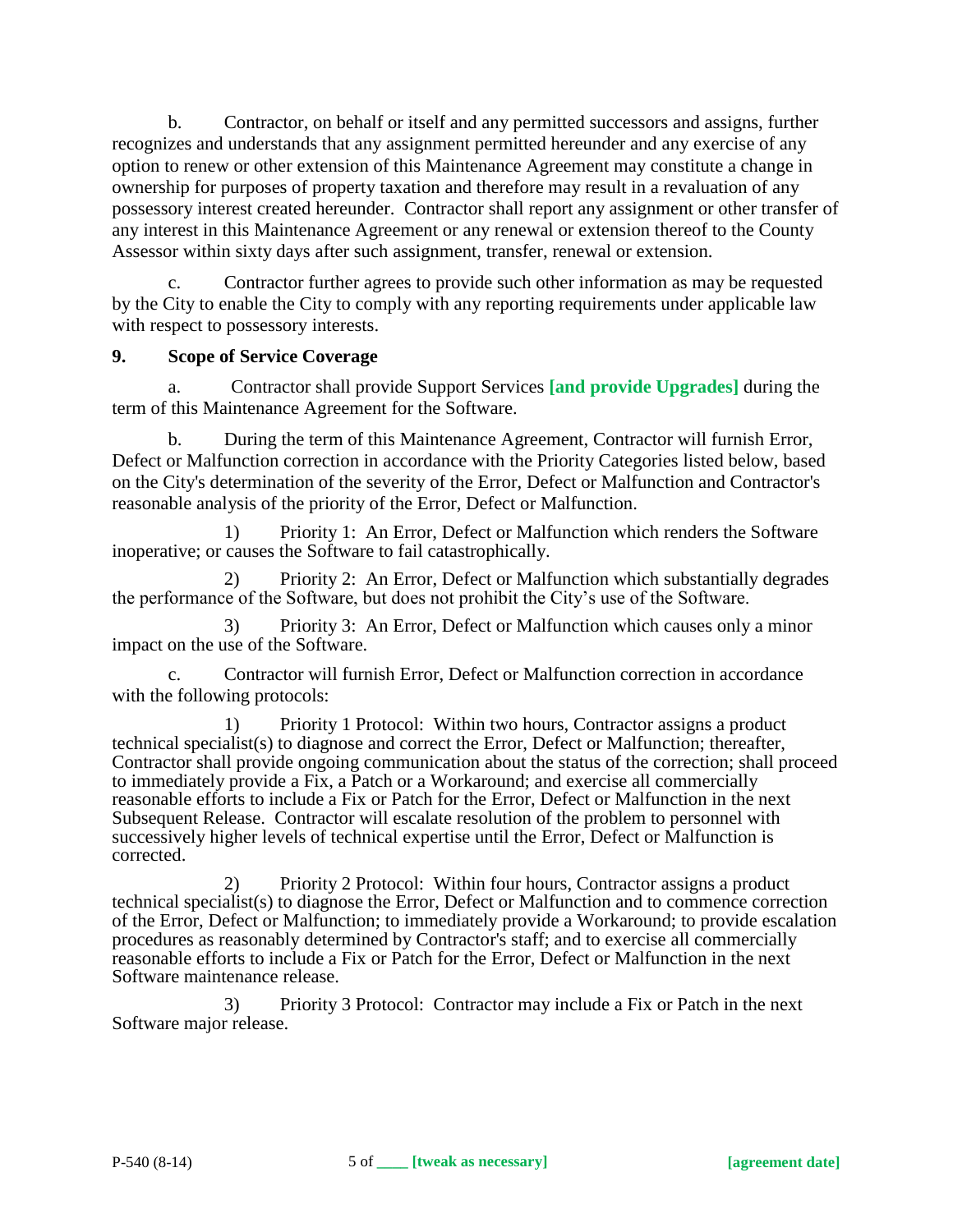**10. Hotline Support.** Contractor shall provide remote access hotline support to City to help City answer routine questions with respect to the use of the Software. Contractor also shall provide remote access hotline support to City to initiate resolution of Priority 1 and Priority 2 Errors, Defects and Malfunctions. Hotline support shall be made available by phone between the hours of 8 a.m. and 6 p.m. Pacific time Monday through Friday, except legal holidays. Hotline support shall be available by electronic bulletin board, electronic mail or other service 24-hours a day, seven-days a week. Responses to questions posted by electronic means will be made within the time frame established under Priority Protocols for an Error, Defect or Malfunction in a Software Product.

**11. City Responsibilities Related to Support.** City shall use reasonable efforts to make available to Contractor reasonable access to the equipment on which City experienced the Error, Defect or Malfunction, the Software Product and all relevant documentation and records. City shall also provide reasonable assistance to Contractor, including sample output and diagnostic information, in order to assist Contractor in providing Support Services. City shall be responsible for the interface between the Software and other software products installed on City equipment. Unless otherwise agreed in writing between City and Contractor, City is responsible for installing, managing and operating any Software delivered under this Maintenance Agreement.

**12. Payment Does Not Imply Acceptance of Work.** The granting of any payment by City, or the receipt thereof by Contractor, shall in no way lessen the liability of the Contractor to replace unsatisfactory work, equipment, or materials although the unsatisfactory character of such work, equipment or materials may not have been apparent or detected at the time such payment was made. Materials, equipment, components, or workmanship that did not conform to the requirements of this Maintenance Agreement may be rejected by City and in such case must be replaced by Contractor without delay.

**13. Qualified Personnel.** Work under this Maintenance Agreement shall be performed only be competent personnel under the supervision of and in the employment of Contractor. Contractor will comply with City's reasonable requests regarding assignment of personnel, but all personnel, including those assigned at City's request, must be supervised by Contractor. Contractor shall assign adequate personnel resources to provide the level of service within the response times specified in this Maintenance Agreement.

**14. Responsibility for Equipment**. City shall not be responsible for any damage to persons or property as a result of the use, misuse or failure of any equipment used by Contractor, or by any of its employees, even though such equipment be furnished, rented or loaned to Contractor by City.

# **15. Independent Contractor; Payment of Taxes and Other Expenses**

a. **Independent Contractor.** Contractor or any agent or employee of Contractor shall be deemed at all times to be an independent contractor and is wholly responsible for the manner in which it performs the services and work requested by City under this Maintenance Agreement. Contractor or any agent or employee of Contractor shall not have employee status with City, nor be entitled to participate in any plans, arrangements, or distributions by City pertaining to or in connection with any retirement, health or other benefits that City may offer its employees. Contractor or any agent or employee of Contractor is liable for the acts and omissions of itself, its employees and its agents. Contractor shall be responsible for all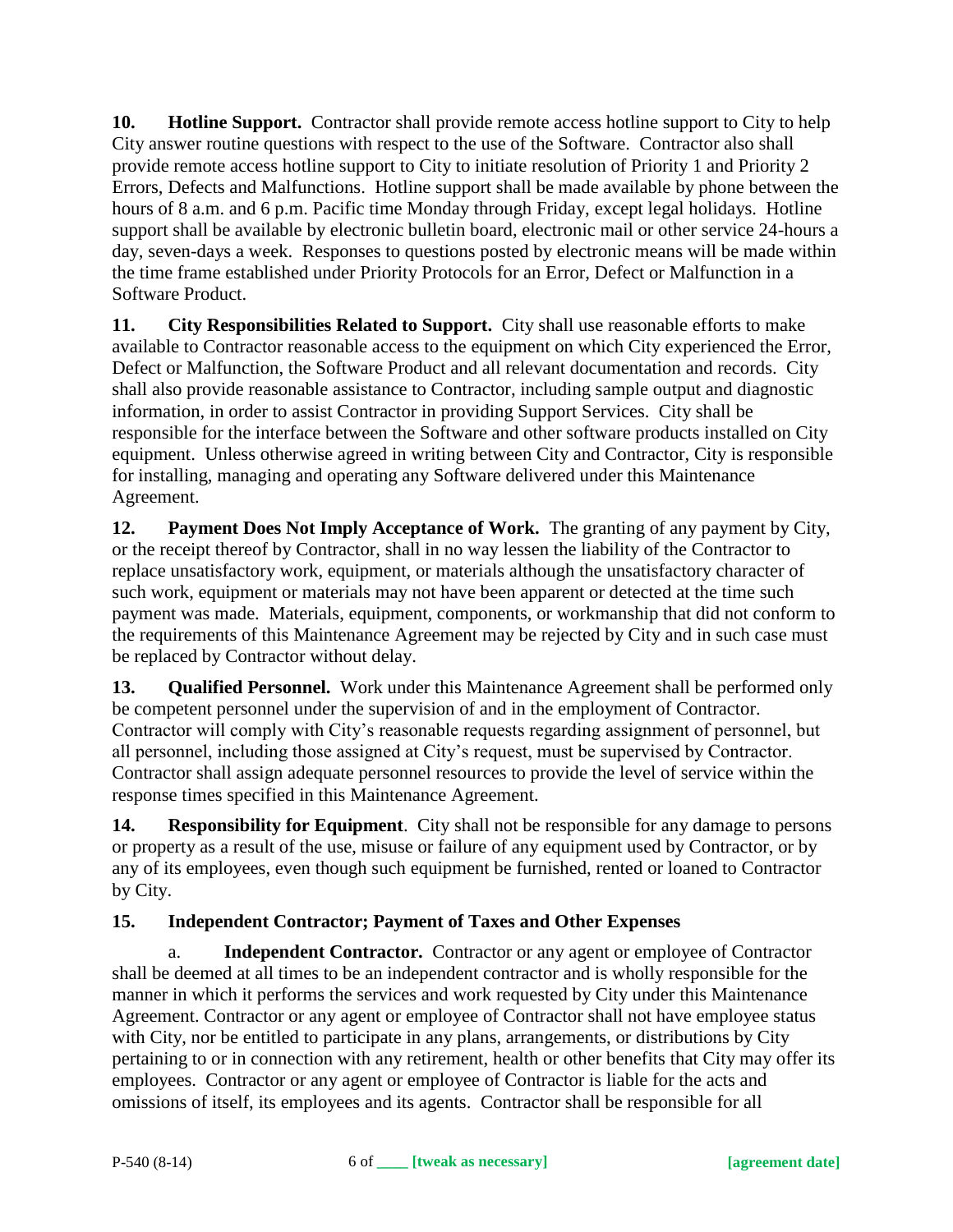obligations and payments, whether imposed by federal, state or local law, including, but not limited to, FICA, income tax withholdings, unemployment compensation, insurance, and other similar responsibilities related to Contractor's performing services and work, or any agent or employee of Contractor providing same. Nothing in this Maintenance Agreement shall be construed as creating an employment or agency relationship between City and Contractor or any agent or employee of Contractor. Any terms in this Maintenance Agreement referring to direction from City shall be construed as providing for direction as to policy and the result of Contractor's work only, and not as to the means by which such a result is obtained. City does not retain the right to control the means or the method by which Contractor performs work under this Maintenance Agreement.

b. **Payment of Taxes and Other Expenses.** Should City, in its discretion, or a relevant taxing authority such as the Internal Revenue Service or the State Employment Development Division, or both, determine that Contractor is an employee for purposes of collection of any employment taxes, the amounts payable under this Maintenance Agreement shall be reduced by amounts equal to both the employee and employer portions of the tax due (and offsetting any credits for amounts already paid by Contractor which can be applied against this liability). City shall then forward those amounts to the relevant taxing authority. Should a relevant taxing authority determine a liability for past services performed by Contractor for City, upon notification of such fact by City, Contractor shall promptly remit such amount due or arrange with City to have the amount due withheld from future payments to Contractor under this Maintenance Agreement (again, offsetting any amounts already paid by Contractor which can be applied as a credit against such liability). A determination of employment status pursuant to the preceding two paragraphs shall be solely for the purposes of the particular tax in question, and for all other purposes of this Maintenance Agreement, Contractor shall not be considered an employee of City. Notwithstanding the foregoing, should any court, arbitrator, or administrative authority determine that Contractor is an employee for any other purpose, then Contractor agrees to a reduction in City's financial liability so that City's total expenses under this Maintenance Agreement are not greater than they would have been had the court, arbitrator, or administrative authority determined that Contractor was not an employee.

#### **16. Insurance**

a. Without in any way limiting Contractor's liability pursuant to the "Indemnification" section of this Agreement, Contractor must maintain in force, during the full term of the Agreement, insurance in the following amounts and coverages:

1) Workers' Compensation, in statutory amounts, with Employers' Liability Limits not less than \$1,000,000 each accident, injury, or illness; and

2) Commercial General Liability Insurance with limits not less than \$1,000,000 each occurrence Combined Single Limit for Bodily Injury and Property Damage, including Contractual Liability, Personal Injury, Products and Completed Operations; and

3) Commercial Automobile Liability Insurance with limits not less than \$1,000,000 each occurrence Combined Single Limit for Bodily Injury and Property Damage, including Owned, Non-Owned and Hired auto coverage, as applicable.

b. Commercial General Liability and Commercial Automobile Liability Insurance policies must be endorsed to provide: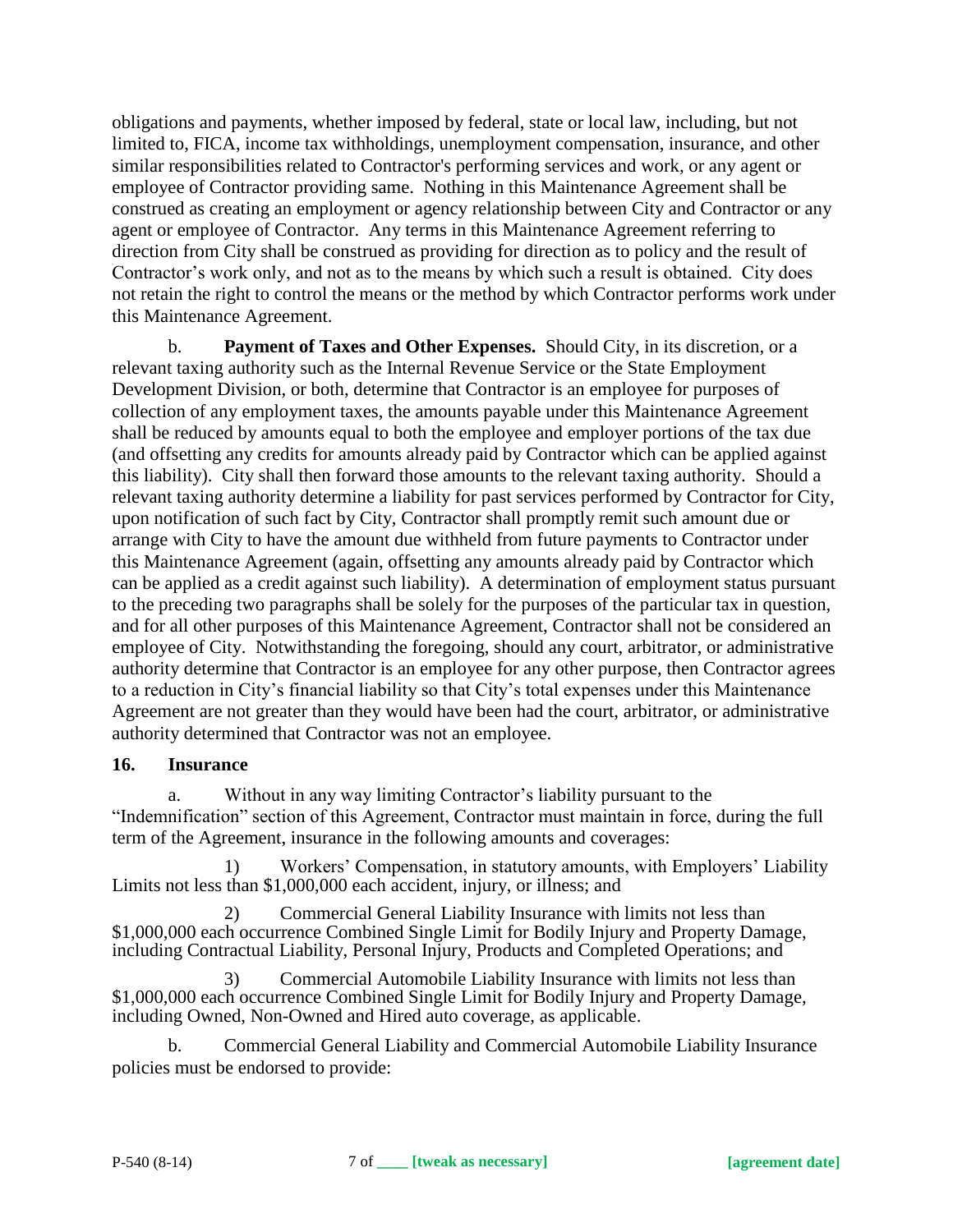1) Name as Additional Insured the City and County of San Francisco, its Officers, Agents, and Employees.

2) That such policies are primary insurance to any other insurance available to the Additional Insureds, with respect to any claims arising out of this Agreement, and that insurance applies separately to each insured against whom claim is made or suit is brought.

c. Regarding Workers' Compensation, Contractor hereby agrees to waive subrogation which any insurer of Contractor may acquire from Contractor by virtue of the payment of any loss. Contractor agrees to obtain any endorsement that may be necessary to effect this waiver of subrogation. The Workers' Compensation policy shall be endorsed with a waiver of subrogation in favor of the City for all work performed by the Contractor, its employees, agents and subcontractors.

d. All policies shall provide ten days' advance written notice to the City of reduction or nonrenewal of coverages or cancellation of coverages for any reason. Notices shall be sent to the City address in the "Notices to the Parties" section.

e. Should any of the required insurance be provided under a claims-made form, Contractor shall maintain such coverage continuously throughout the term of this Agreement and, without lapse, for a period of three years beyond the expiration of this Agreement, to the effect that, should occurrences during the contract term give rise to claims made after expiration of the Agreement, such claims shall be covered by such claims-made policies.

f. Should any of the required insurance be provided under a form of coverage that includes a general annual aggregate limit or provides that claims investigation or legal defense costs be included in such general annual aggregate limit, such general annual aggregate limit shall be double the occurrence or claims limits specified above.

g. Should any required insurance lapse during the term of this Agreement, requests for payments originating after such lapse shall not be processed until the City receives satisfactory evidence of reinstated coverage as required by this Agreement, effective as of the lapse date. If insurance is not reinstated, the City may, at its sole option, terminate this Agreement effective on the date of such lapse of insurance.

h. Before commencing any operations under this Agreement, Contractor shall furnish to City certificates of insurance and additional insured policy endorsements with insurers with ratings comparable to A-, VIII or higher, that are authorized to do business in the State of California, and that are satisfactory to City, in form evidencing all coverages set forth above. Failure to maintain insurance shall constitute a material breach of this Agreement.

i. Approval of the insurance by City shall not relieve or decrease the liability of Contractor hereunder.

j. (Reserved)

k. Any of the terms of conditions of this Section 16 may be waived by the City's Risk Manager in writing, and attached to this Agreement as Appendix C. Such waiver is fully incorporated herein. The waiver shall waive only the requirements that are expressly identified and waived, and under such terms and conditions as stated in the waiver.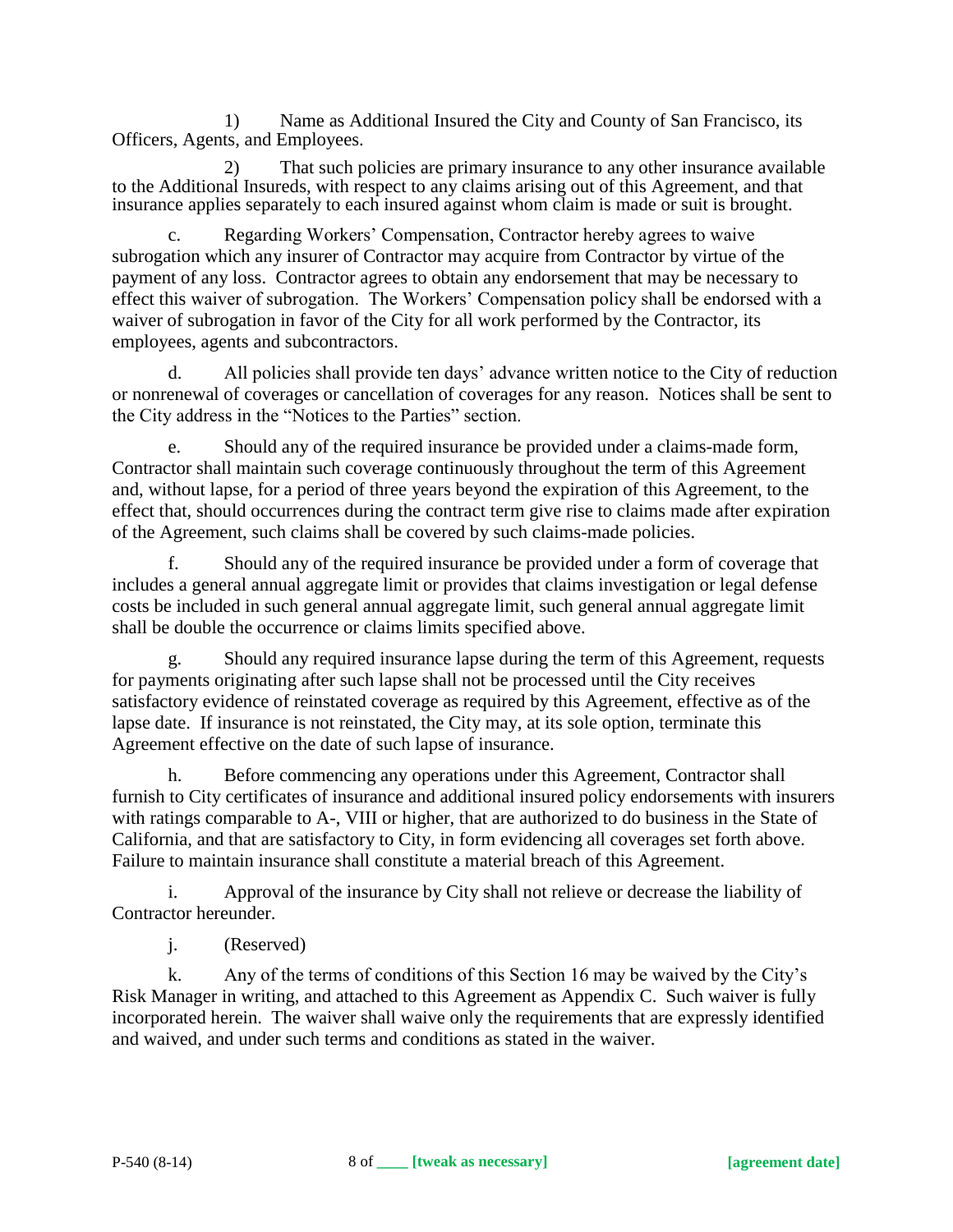**17. Indemnification.** Contractor shall indemnify and save harmless City and its officers, agents and employees from, and, if requested, shall defend them against any and all loss, cost, damage, injury, liability, and claims thereof for injury to or death of a person, including employees of Contractor or loss of or damage to property, arising directly or indirectly from Contractor's performance of this Maintenance Agreement, including, but not limited to, Contractor's use of facilities or equipment provided by City or others, regardless of the negligence of, and regardless of whether liability without fault is imposed or sought to be imposed on City, except to the extent that such indemnity is void or otherwise unenforceable under applicable law in effect on or validly retroactive to the date of this Maintenance Agreement and except where such loss, damage, injury, liability or claim is the result of the active negligence or willful misconduct of City and is not contributed to by any act of, or by any omission to perform some duty imposed by law or agreement on Contractor, its sublicensors or either's agent or employee. The foregoing indemnity shall include, without limitation, reasonable fees of attorneys, consultants and experts and related costs and City's costs of investigating any claims against the City. In addition to Contractor's obligation to indemnify City, Contractor specifically acknowledges and agrees that it has an immediate and independent obligation to defend City from any claim which actually or potentially falls within this indemnification provision, even if the allegations are or may be groundless, false or fraudulent, which obligation arises at the time such claim is tendered to Contractor by City and continues at all times thereafter. Contractor shall indemnify and hold City harmless from all loss and liability, including attorney's fees, court costs and all other litigation expenses for any infringement of the patent rights, copyright, trade secret or any other proprietary right or trademark and all other intellectual property claims of any person or persons in consequence of the use by City, or any of its officers or agents, of articles or services to be supplied in the performance of this Maintenance Agreement.

**18. Liability of City**. CITY'S PAYMENT OBLIGATIONS UNDER THIS MAINTENANCE AGREEMENT SHALL BE LIMITED TO THE PAYMENT OBLIGATION PROVIDED FOR IN SECTION 4 OF THIS MAINTENANCE AGREEMENT. NOTWITHSTANDING ANY OTHER PROVISION OF THIS MAINTENANCE AGREEMENT, IN NO EVENT SHALL CITY BE LIABLE, REGARDLESS OF WHETHER ANY CLAIM IS BASED ON CONTRACT OR TORT, FOR ANY SPECIAL, CONSEQUENTIAL, INDIRECT OR INCIDENTAL DAMAGES, INCLUDING, BUT NOT LIMITED TO, LOST PROFITS, ARISING OUT OF OR IN CONNECTION WITH THIS MAINTENANCE AGREEMENT OR THE SERVICES PERFORMED IN CONNECTION WITH THIS MAINTENANCE AGREEMENT.

**19. Default**. Failure or refusal of Contractor to perform or do any act herein required shall constitute a default. In the event of any default, in addition to any other remedy available to the City, this Maintenance Agreement may be terminated by the City upon ten days' written notice. Such termination does not waive any other legal remedies available to the City.

#### **20. Support Service Term and Termination for Convenience**

a. **Commencement**. Support Services for the Software begin on the Effective Date for the Software.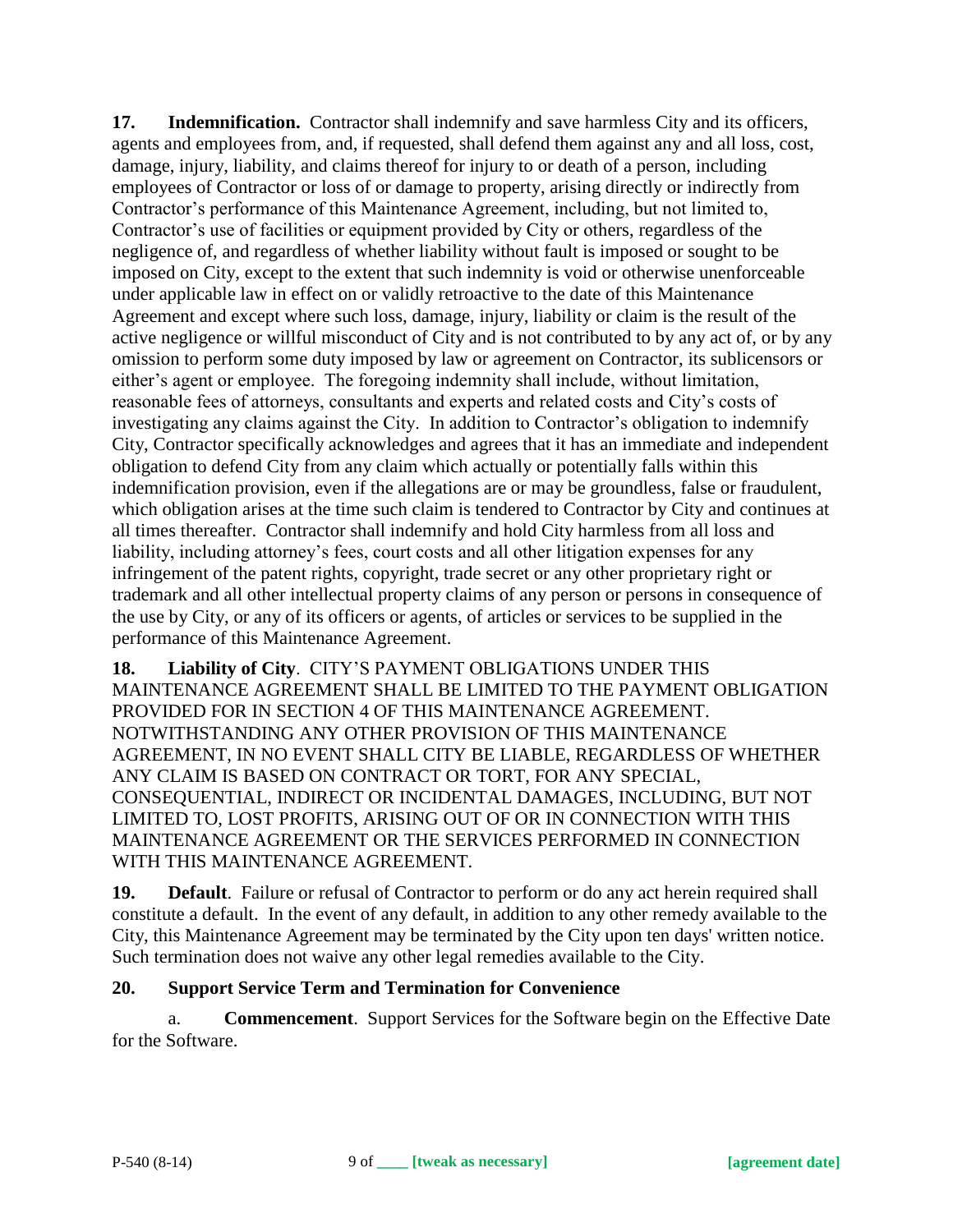b. **Termination for Cause.** In the event Contractor fails to perform any of its obligations under this Maintenance Agreement, this Maintenance Agreement may be terminated and all of Contractor's rights hereunder ended. Termination will be effective after ten days written notice to Contractor. In the event of such termination, Contractor will be paid for those services performed under this Maintenance Agreement to the satisfaction of the City, up to the date of termination. However, City may offset from any such amounts due Contractor any costs City has or will incur due to Contractor's non-performance. Any such offset by City will not constitute waiver of any other remedies City may have against Contractor for financial injury or otherwise.

c. **Termination for Convenience**. City shall have the option, in its sole discretion, to terminate this Maintenance Agreement, at any time during the term thereof, for City's convenience and without cause by giving Contractor thirty days written notice of such termination. In the event of such termination, Contractor will be paid for those services performed, pursuant to this Maintenance Agreement, to the satisfaction of the City up to the date of termination. In no event will City be liable for costs incurred by Contractor after receipt of notice of termination. Such non-recoverable costs include, but are not limited to, anticipated profits on this Maintenance Agreement, post-termination employee salaries, post-termination administrative expenses, or any other cost which is not authorized or reasonable under this section.

**21. Rights and Duties Upon Termination or Expiration**. This Section and the following Sections of the Maintenance Agreement shall survive termination or expiration of this Maintenance Agreement:

- 7. Submitting False Claims; Monetary Penalties
- 
- 12. Payment Does Not Imply Acceptance of Work.
- 
- 14. Responsibility for Equipment. 34. Provisions Controlling.<br>15. Independent Contractor: Payment of 35. Entire Agreement: Mod 15. Independent Contractor; Payment of Taxes and Other Expenses
- 
- 17. Indemnification. 38. Governing Law.<br>41. Protection of Priv
- 25. Audit and Inspection of Records.
- 8. Taxes. 26. Subcontracting.
	- 27. Assignment.
	-
	- 35. Entire Agreement; Modifications
- 16. Insurance 37. Non-Waiver of Rights.
	-
	- Protection of Private Information.

Subject to the immediately preceding sentence, upon termination of this Maintenance Agreement prior to expiration of the term specified in Section 3, this Maintenance Agreement shall terminate and be of no further force or effect. Contractor shall transfer title to City, and deliver in the manner, at the times, and to the extent, if any, directed by City, any work in progress, completed work, supplies, equipment, and other materials produced as a part of, or acquired in connection with the performance of this Maintenance Agreement, and any completed or partially completed work which, if the Maintenance Agreement had been completed, would have been required to be furnished to the City. This subsection shall survive termination of this Maintenance Agreement.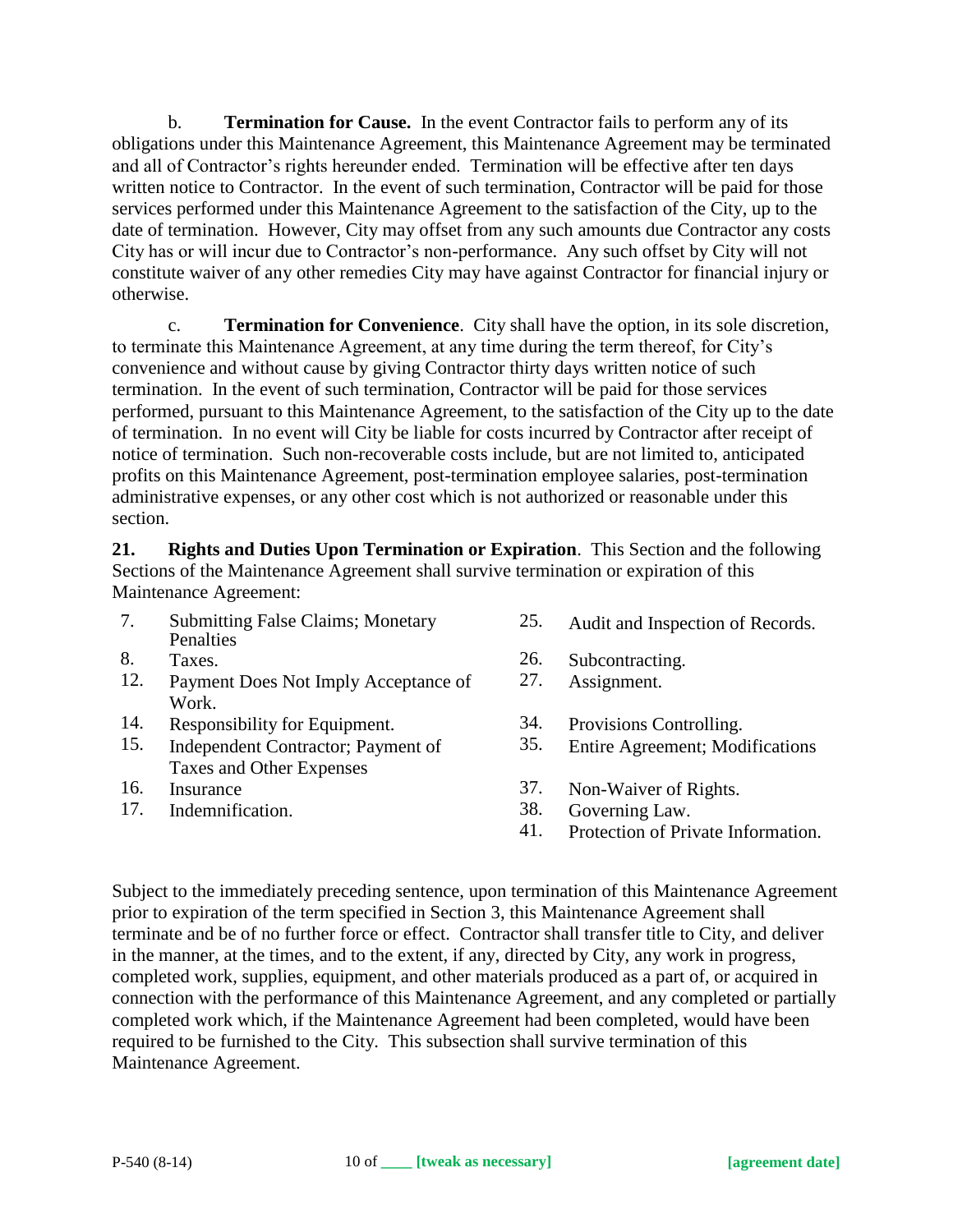**22. Conflict of Interest.** Through its execution of this Maintenance Agreement, Contractor acknowledges that it is familiar with the provision of Section 15.103 of the City's Charter, Article III, Chapter 2 of the City's Campaign and Governmental Conduct Code, and Section 87100 et seq. and Section 1090 et seq. of the Government Code of the State of California, and certifies that it does not know of any facts which constitutes a violation of said provisions and agrees that it will immediately notify the City if it becomes aware of any such fact during the term of this Maintenance Agreement.

**23. Proprietary or Confidential Information of City.** Contractor understands and agrees that, in the performance of the work or services under this Maintenance Agreement or in contemplation thereof, Contractor may have access to private or confidential information which may be owned or controlled by City and that such information may contain proprietary or confidential details, the disclosure of which to third parties may be damaging to City. Contractor agrees that all information disclosed by City to Contractor shall be held in confidence and used only in performance of this Maintenance Agreement. Contractor shall exercise the same standard of care to protect such information as a reasonably prudent software developer would use to protect its own proprietary data.

**24. Notices to Parties**. Unless otherwise indicated elsewhere in this Maintenance Agreement, all written communications sent by the parties may be by U.S. mail, e-mail or fax, and shall be addressed as follows:

| To City:       | [name and title of department contact person]<br>[name of department]<br>[mailing address] |
|----------------|--------------------------------------------------------------------------------------------|
|                | [e-mail address; fax number is optional]                                                   |
| To Contractor: | [name of contractor]<br>[mailing address]                                                  |
|                | [e-mail address; fax number is optional]                                                   |

Either party may change the address to which notice is to be sent by giving written notice thereof to the other party. If e-mail notification is used, the sender must specify a Receipt notice. Any notice of default must be sent by registered mail.

**25. Audit and Inspection of Records**. Contractor agrees to maintain and make available to the City, during regular business hours, accurate books and accounting records relating to its work under this Maintenance Agreement. Contractor will permit City to audit, examine and make excerpts and transcripts from such books and records, and to make audits of all invoices, materials, payrolls, records or personnel and other data related to all other matters covered by this Maintenance Agreement, whether funded in whole or in part under this Maintenance Agreement. Contractor shall maintain such data and records in an accessible location and condition for a period of not less than five years after final payment under this Maintenance Agreement or until after final audit has been resolved, whichever is later. The State of California or any federal agency having an interest in the subject of this Maintenance Agreement shall have the same rights conferred upon City by this Section.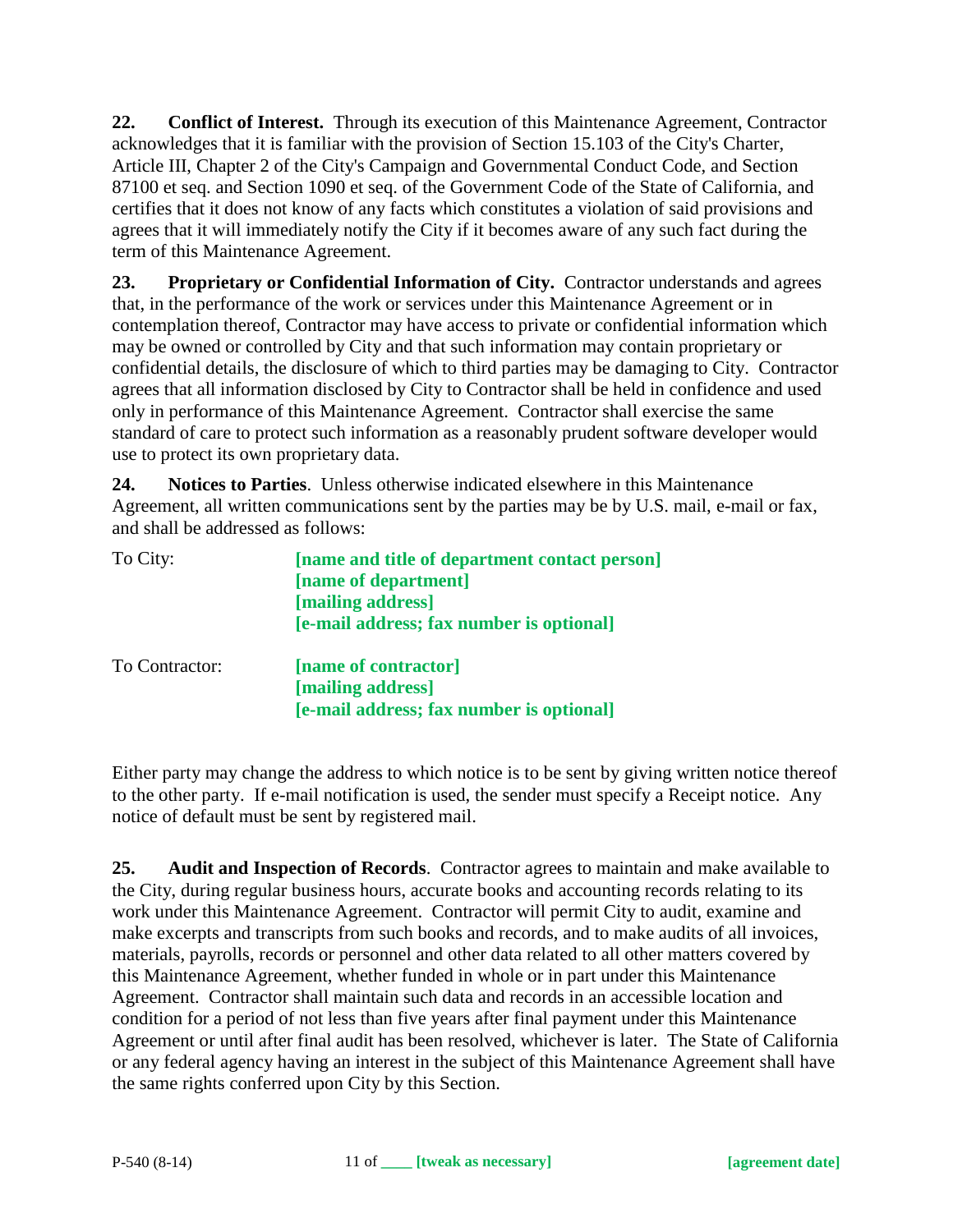**26. Subcontracting**. Contractor is prohibited from subcontracting this Maintenance Agreement or any part of it unless such subcontracting is first approved by City in writing. Neither party shall, on the basis of this Maintenance Agreement, contract on behalf of or in the name of the other party. An agreement made in violation of this provision shall confer no rights on any party and shall be null and void.

**27. Assignment**. The services to be performed by Contractor are personal in character and neither this Maintenance Agreement nor any duties or obligations hereunder may be assigned or delegated by the Contractor unless first approved by City by written instrument executed and approved in the same manner as this Maintenance Agreement.

**28. Limitations on Contributions**. Through execution of this Agreement, Contractor acknowledges that it is familiar with section 1.126 of the City's Campaign and Governmental Conduct Code, which prohibits any person who contracts with the City for the rendition of personal services, for the furnishing of any material, supplies or equipment, for the sale or lease of any land or building, or for a grant, loan or loan guarantee, from making any campaign contribution to (1) an individual holding a City elective office if the contract must be approved by the individual, a board on which that individual serves, or the board of a state agency on which an appointee of that individual serves, (2) a candidate for the office held by such individual, or (3) a committee controlled by such individual, at any time from the commencement of negotiations for the contract until the later of either the termination of negotiations for such contract or six months after the date the contract is approved. Contractor acknowledges that the foregoing restriction applies only if the contract or a combination or series of contracts approved by the same individual or board in a fiscal year have a total anticipated or actual value of \$50,000 or more. Contractor further acknowledges that the prohibition on contributions applies to each prospective party to the contract; each member of Contractor's board of directors; Contractor's chairperson, chief executive officer, chief financial officer and chief operating officer; any person with an ownership interest of more than 20 percent in Contractor; any subcontractor listed in the bid or contract; and any committee that is sponsored or controlled by Contractor. Additionally, Contractor acknowledges that Contractor must inform each of the persons described in the preceding sentence of the prohibitions contained in Section 1.126. . Contractor further agrees to provide to City the names of each person, entity or committee described above.

**29. Drug-Free Workplace.** Contractor acknowledges that pursuant to the Federal Drug Free Workplace Act of 1989, the unlawful manufacture, distribution, dispensation, possession, or use of a controlled substance is prohibited on City premises. Contractor agrees that any violation of this prohibition by the Contractor, its employees, agents or assigns shall be deemed a material breach of contract.

**30. Compliance with Americans with Disabilities Act.** Contractor acknowledges that, pursuant to the Americans with Disabilities Act (ADA), programs, services and other activities provided by a public entity to the public, whether directly or through a contractor, must be accessible to the disabled public. Contractor shall provide the services specified in this Maintenance Agreement in a manner that complies with the ADA and any and all other applicable federal, state and local disability rights legislation. Contractor agrees not to discriminate against disabled persons in the provision of services, benefits or activities provided under this Maintenance Agreement and further agrees that any violation of this prohibition on the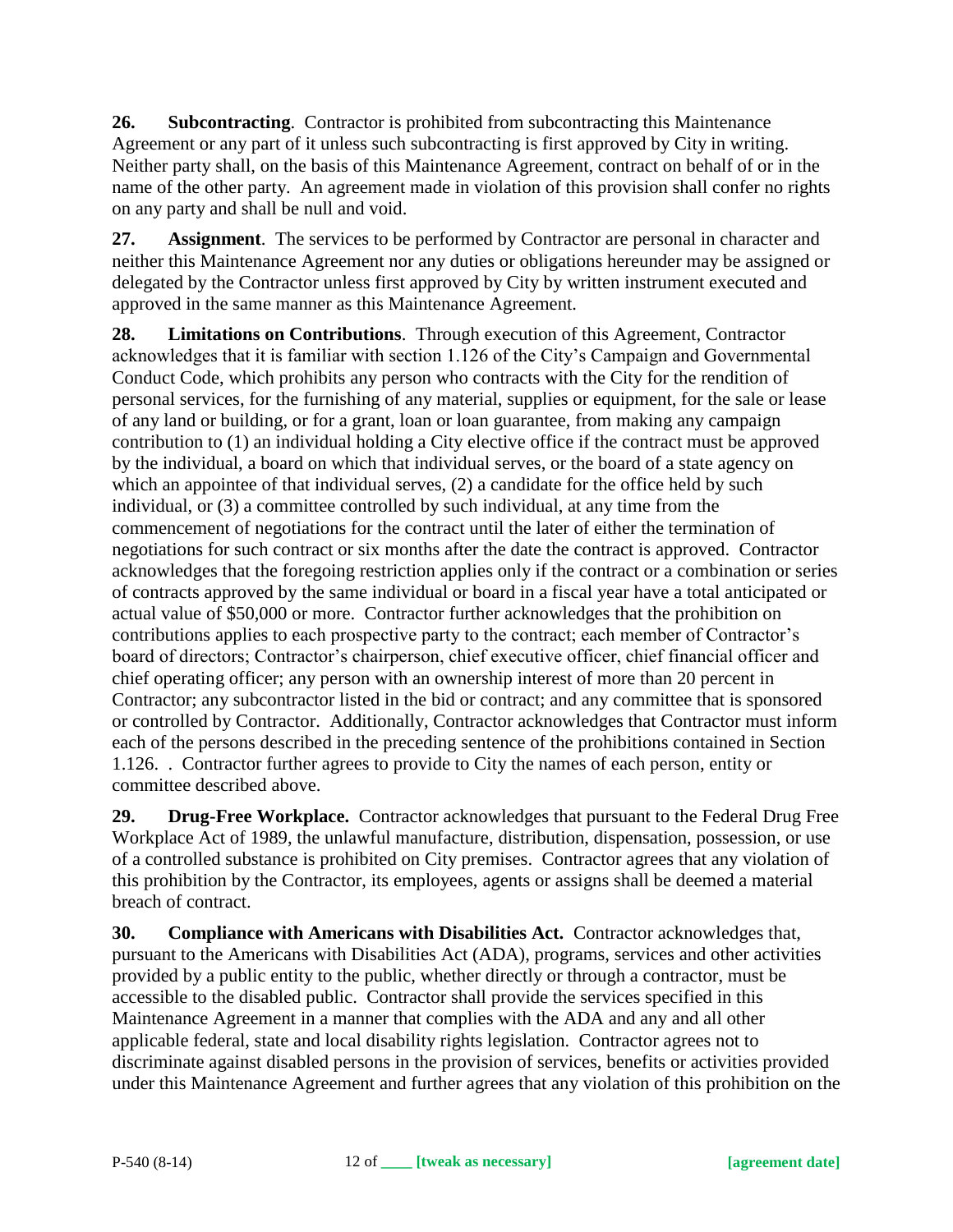part of Contractor, its employees, agents or assigns will constitute a material breach of this Maintenance Agreement.

**31. Sunshine Ordinance**. In accordance with Section 67.24(e) of the San Francisco Administrative Code, contracts, Contractors' bids, responses to RFPs and all other records of communications between City and persons or firms seeking contracts shall be open to inspection immediately after a contract has been awarded. Nothing in this provision requires the disclosure of a private person's or organization's net worth or other proprietary financial data submitted for qualification for a contract or other benefit until and unless that person or organization is awarded the contract or benefit. Information provided which is covered by this paragraph will be made available to the public upon request.

**32. Prohibition on Political Activity with City Funds.** In accordance with San Francisco Administrative Code Chapter 12.G, Contractor may not participate in, support, or attempt to influence any political campaign for a candidate or for a ballot measure (collectively, "**Political** Activity") in the performance of the services provided under this Maintenance Agreement. Contractor agrees to comply with San Francisco Administrative Code Chapter 12.G and any implementing rules and regulations promulgated by the City's Controller. The terms and provisions of Chapter 12.G are incorporated herein by this reference. In the event Contractor violates the provisions of this section, the City may, in addition to any other rights or remedies available hereunder, (i) terminate this Maintenance Agreement, and (ii) prohibit Contractor from bidding on or receiving any new City contract for a period of two years. The Controller will not consider Contractor's use of profit as a violation of this section.

**33. Compliance with Laws.** Contractor shall keep itself fully informed of the City's Charter, codes, ordinances and regulation of the City and of all state, and federal laws in any manner affecting the performance of this Maintenance Agreement, and must at all times comply with such local codes, ordinances, and regulations and all applicable laws as they may be amended from time to time.

**34. Provisions Controlling.** Contractor agrees that in the event of conflicting language between this "Software Maintenance Attachment" and Contractor's printed form, the provisions of this "Software Maintenance Attachment" shall take precedence.

**35. Entire Agreement; Modifications.** The Maintenance Agreement, together with the Appendices and/or Exhibits hereto, constitutes the entire Maintenance Agreement between the parties and this Maintenance Agreement may not be modified, nor may any of its terms be waived, except by written instrument executed and approved in the same manner as this Maintenance Attachment. All agreements between the parties are included herein and no promises or statements have been made by either party unless endorsed hereon in writing. No change or waiver of any provisions hereof shall be valid unless made in writing with the consent of both parties and executed in the same manner as this Maintenance Agreement. Should the application of any provision of this Maintenance Agreement to any particular facts or circumstances be found by a court of competent jurisdiction to be invalid or unenforceable, then (a) the validity of other provisions of this Maintenance Agreement shall not be affected or impaired thereby, and (b) such provision shall be enforced to the maximum extent possible so as to effect the intent of the parties and shall be reformed without further action by the parties to the extent necessary to make such provision valid and enforceable. Subject to the specific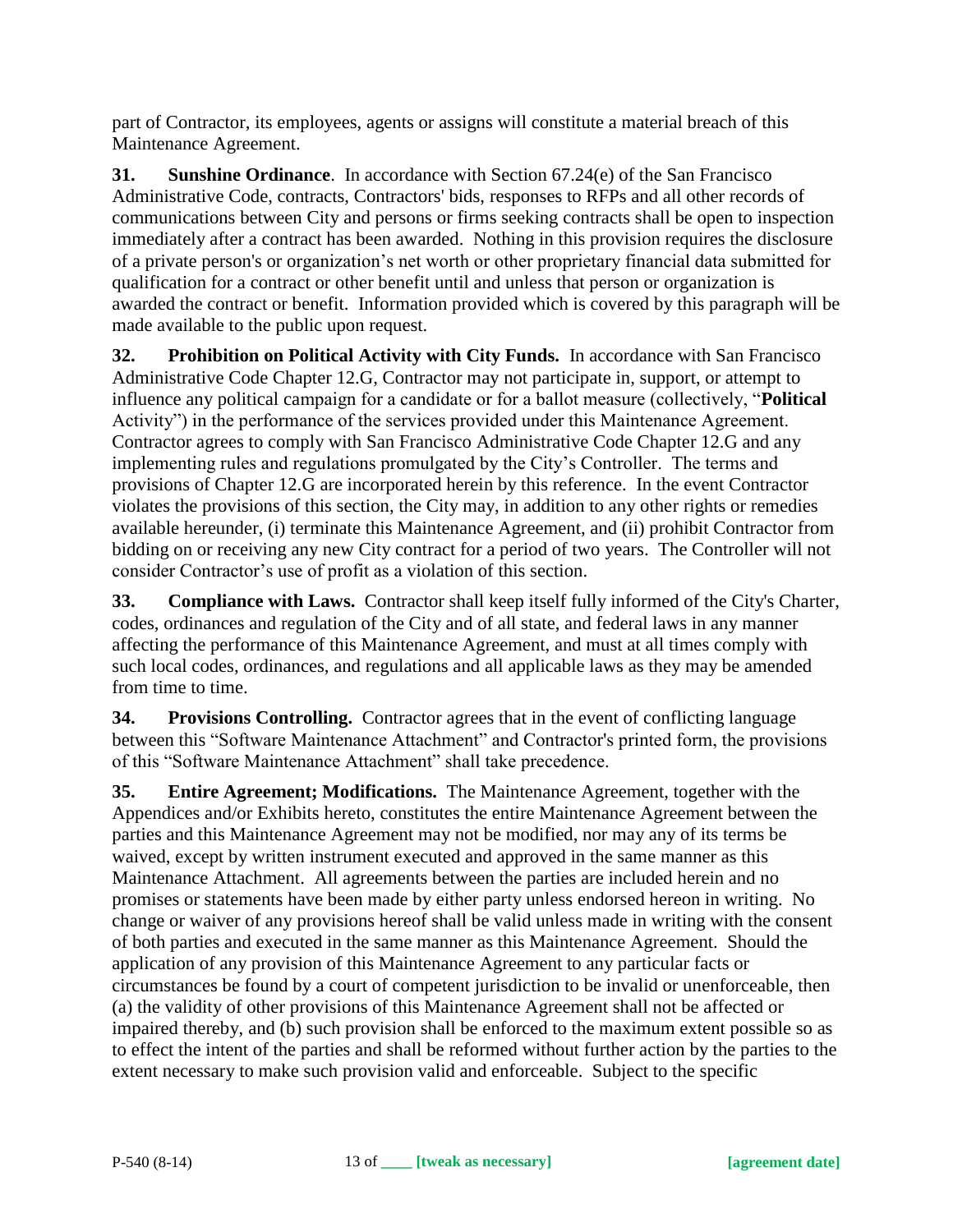provisions of this Maintenance Agreement, this Maintenance Agreement shall be binding upon and inure to the benefit of the parties and their respective successors and assigns.

**36. Force Majeure.** Contractor shall not be liable for failure to maintain Software when such failures are due to causes beyond its reasonable control, such as acts of God, acts of civil or military authority, fires, strikes, floods, epidemics, quarantine, war, riot, delays in transportation, care shortages, and inability due to causes beyond its reasonable control to obtain necessary labor, materials or manufacturing facilities, and in such event Contractor shall perform as soon as such cause is removed.

**37. Non-Waiver of Rights.** The waiver by either party of any breach by either party of any term, covenant or conditions hereof shall not operate as a waiver of any subsequent breach of the same or any other term, covenant or condition hereof.

**38. Governing Law.** This formation, interpretation and performance of this Maintenance Agreement shall be governed by the laws of the State of California. Venue for all litigation relative to the formation, interpretation and performance of this Maintenance Agreement shall be in San Francisco.

**39. Construction.** All section headings contained herein are for convenience and reference only and are not intended to define or limit the scope of any provision of this Maintenance Agreement.

**40. Administrative Remedy for Agreement Interpretation.** Should any question arise as to the meaning and intent of this Maintenance Agreement, the question shall, prior to any other action or resort to any other legal remedy, be referred to Purchasing who shall decide the true meaning and intent of this Maintenance Agreement.

**41. Protection of Private Information.** Contractor has read and agrees to the terms set forth in San Francisco Administrative Code Sections 12M.2, "Nondisclosure of Private Information," and 12M.3, "Enforcement" of Administrative Code Chapter 12M, "Protection of Private Information," which are incorporated herein as if fully set forth. Contractor agrees that any failure of Contractor to comply with the requirements of Section 12M.2 of this Chapter shall be a material breach of the Contract. In such an event, in addition to any other remedies available to it under equity or law, the City may terminate the Contract, bring a false claim action against the Contractor pursuant to Chapter 6 or Chapter 21 of the Administrative Code, or debar the Contractor.

# **42. Graffiti Removal.** Reserved.

**43. Food Service Waste Reduction Requirements.** Contractor agrees to comply fully with and be bound by all of the provisions of the Food Service Waste Reduction Ordinance, as set forth in San Francisco Environment Code Chapter 16, including the remedies provided, and implementing guidelines and rules. The provisions of Chapter 16 are incorporated herein by reference and made a part of this Maintenance Agreement as though fully set forth. This provision is a material term of this Maintenance Agreement. By entering into this Maintenance Agreement, Contractor agrees that if it breaches this provision, City will suffer actual damages that will be impractical or extremely difficult to determine; further, Contractor agrees that the sum of \$100 liquidated damages for the first breach, \$200 liquidated damages for the second breach in the same year, and \$500 liquidated damages for subsequent breaches in the same year is reasonable estimate of the damage that City will incur based on the violation, established in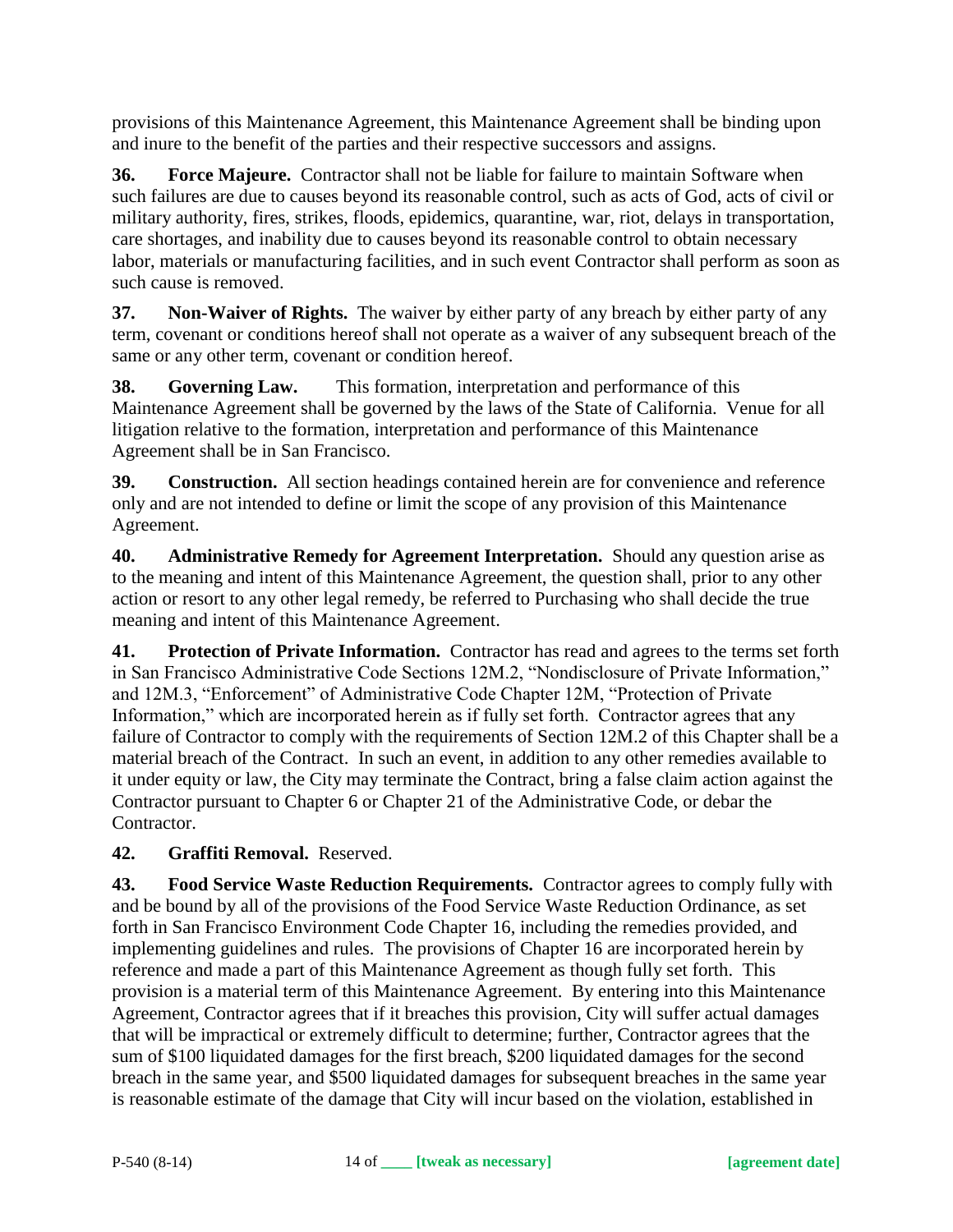light of the circumstances existing at the time this Maintenance Agreement was made. Such amount shall not be considered a penalty, but rather agreed monetary damages sustained by City because of Contractor's failure to comply with this provision.

**44. Cooperative Drafting.** This Agreement has been drafted through a cooperative effort of both parties, and both parties have had an opportunity to have the Agreement reviewed and revised by legal counsel. No party shall be considered the drafter of this Agreement, and no presumption or rule that an ambiguity shall be construed against the party drafting the clause shall apply to the interpretation or enforcement of this Agreement.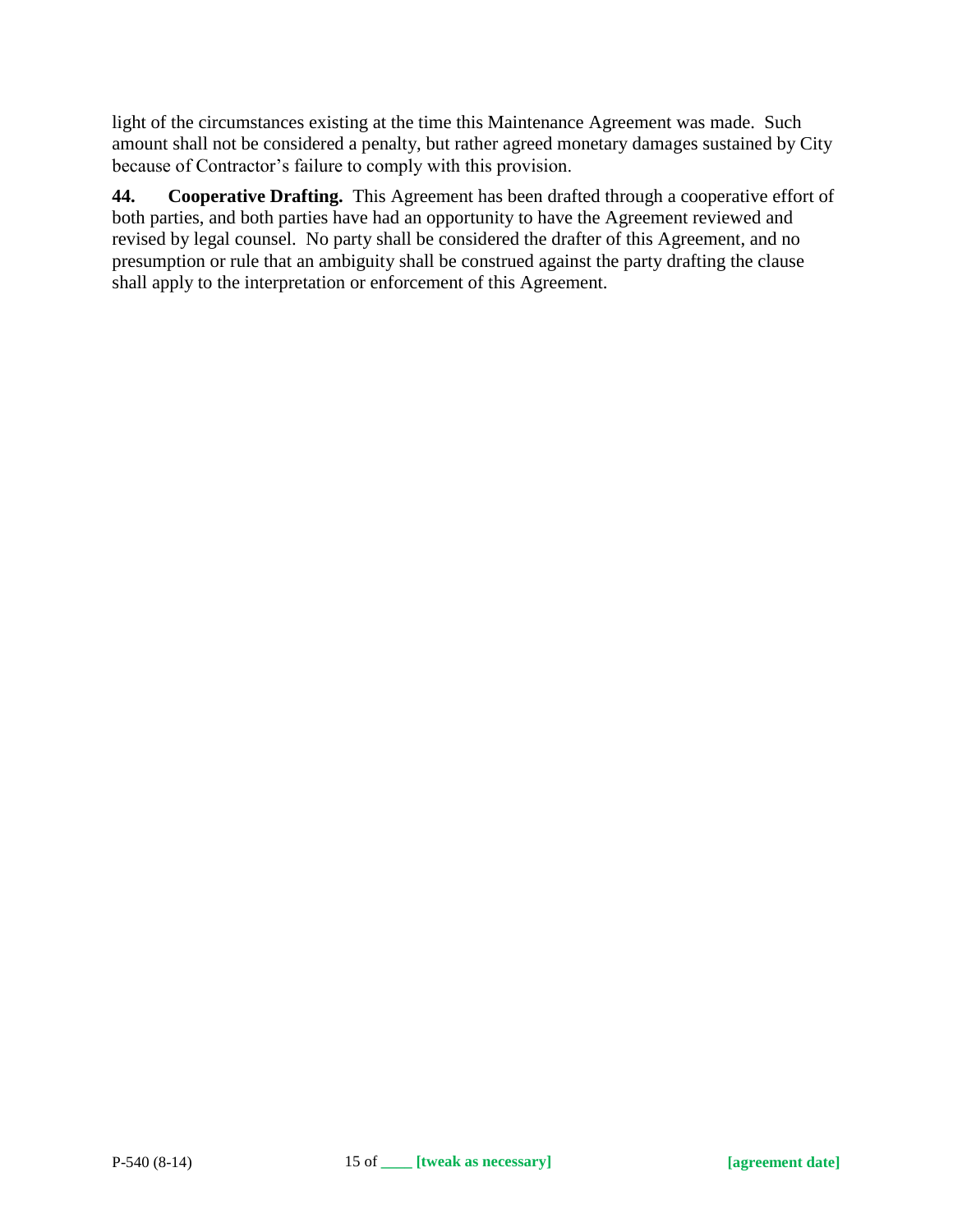IN WITNESS WHEREOF, the parties hereto have executed this Agreement on the day first mentioned above.

| <b>CITY</b>                                                   | <b>CONTRACTOR</b>                                                                                                                                                                                                                          |
|---------------------------------------------------------------|--------------------------------------------------------------------------------------------------------------------------------------------------------------------------------------------------------------------------------------------|
| Recommended by:                                               | [company name]                                                                                                                                                                                                                             |
| [name]<br>[title]<br>[department]                             | By signing this Agreement, I certify that I<br>comply with the requirements of the Minimum<br>Compensation Ordinance, which entitle<br>Covered Employees to certain minimum<br>hourly wages and compensated and<br>uncompensated time off. |
| Approved as to Form:                                          | I have read and understood paragraph 35, the                                                                                                                                                                                               |
| Dennis J. Herrera<br><b>City Attorney</b>                     | City's statement urging companies doing<br>business in Northern Ireland to move towards<br>resolving employment inequities, encouraging<br>compliance with the MacBride Principles, and<br>urging                                          |
| By:<br>[name of Deputy City Attorney]<br>Deputy City Attorney | San Francisco companies to do business with<br>corporations that abide by the MacBride<br>Principles.                                                                                                                                      |
| Approved:                                                     |                                                                                                                                                                                                                                            |
|                                                               | [name of authorized representative]<br>[title]                                                                                                                                                                                             |
| Jaci Fong<br>Director of the Office of Contract               | [optional: address]<br>[optional: city, state, ZIP]                                                                                                                                                                                        |
|                                                               |                                                                                                                                                                                                                                            |

City vendor number: **[vendor number]**

Administration, and Purchaser **Appendices**

- A: Services to be provided by Contractor
- B: Calculation of Charges<br>C: Insurance Waiver
- Insurance Waiver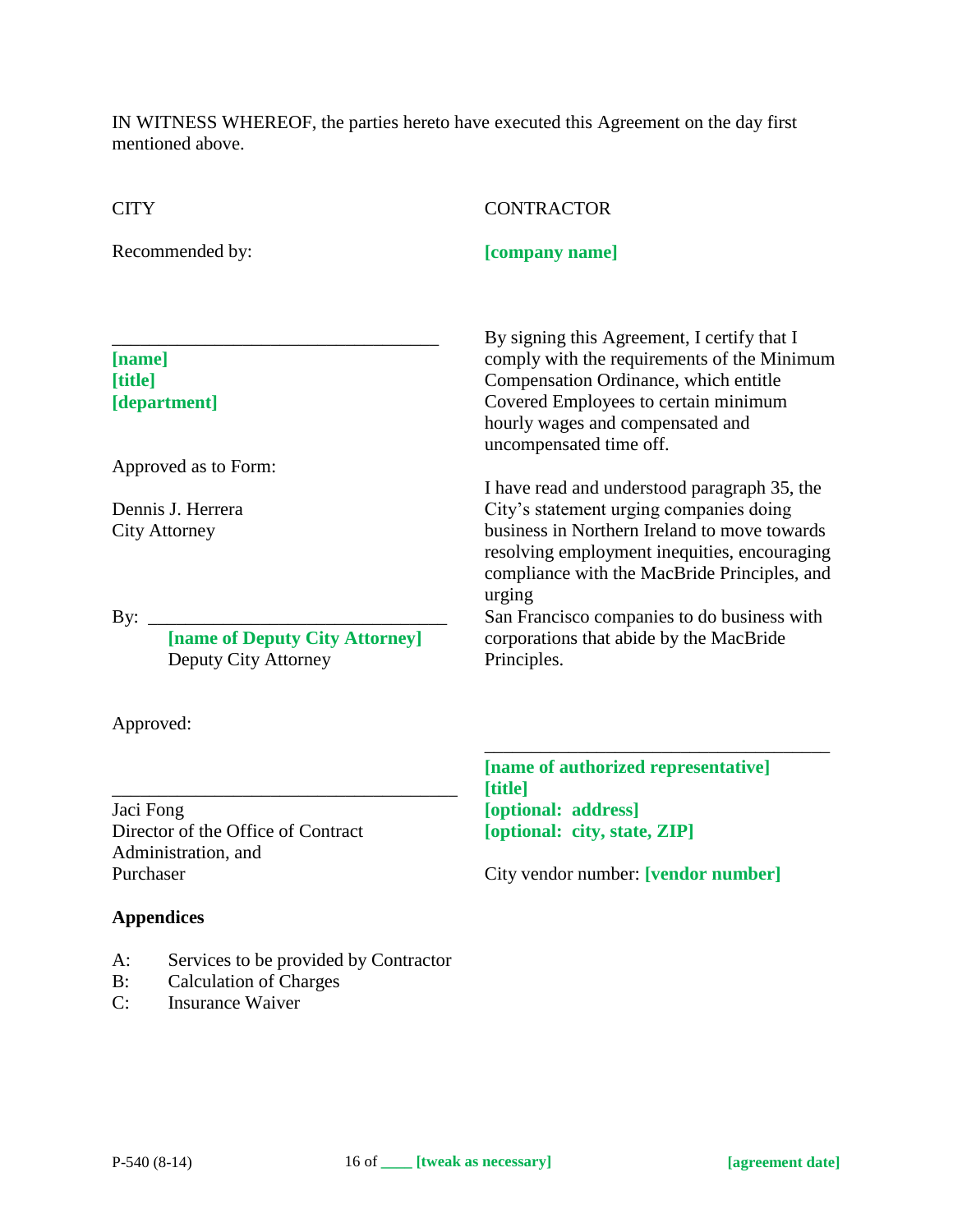**Appendix A**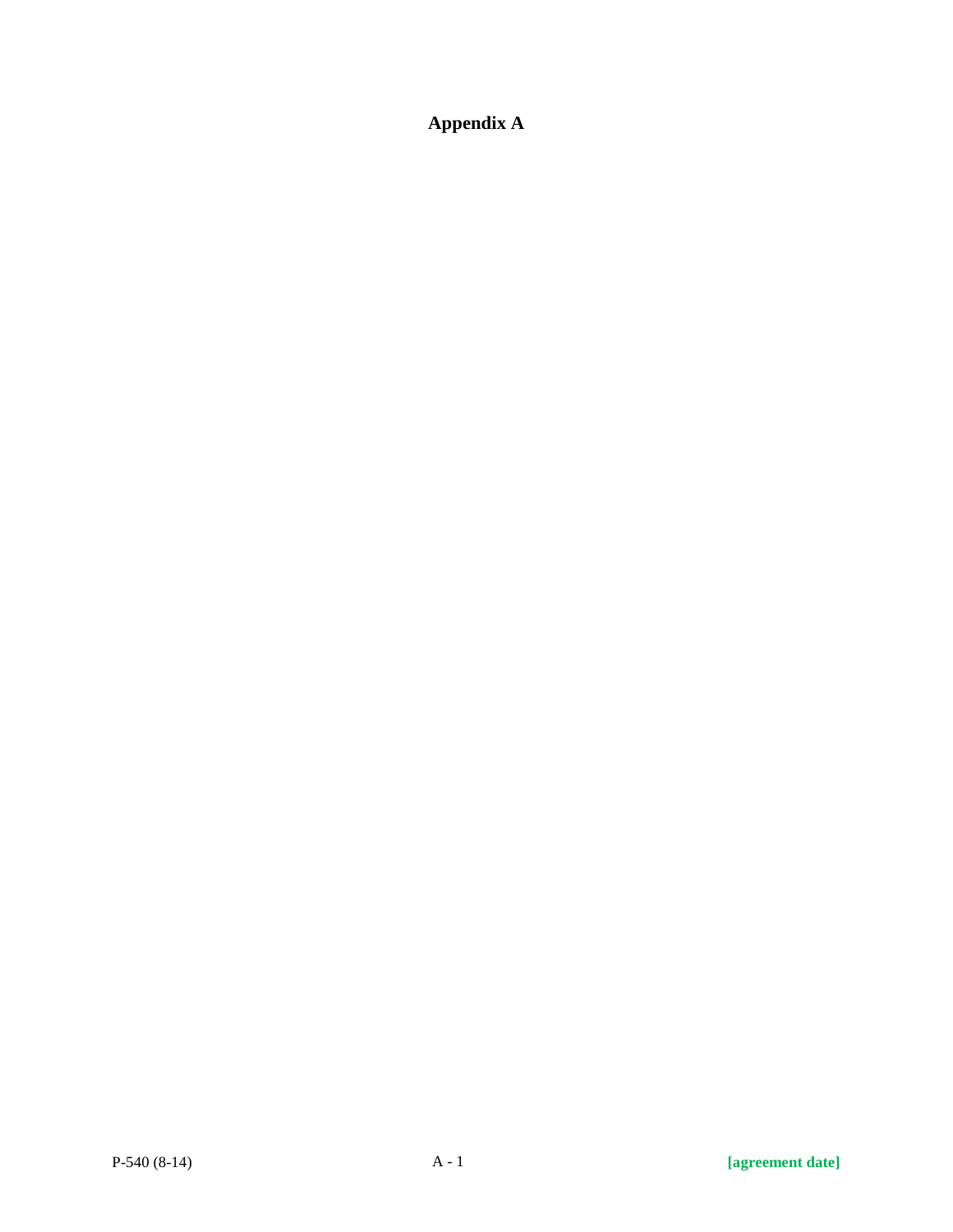# **Appendix B**

# **Insurance Waiver**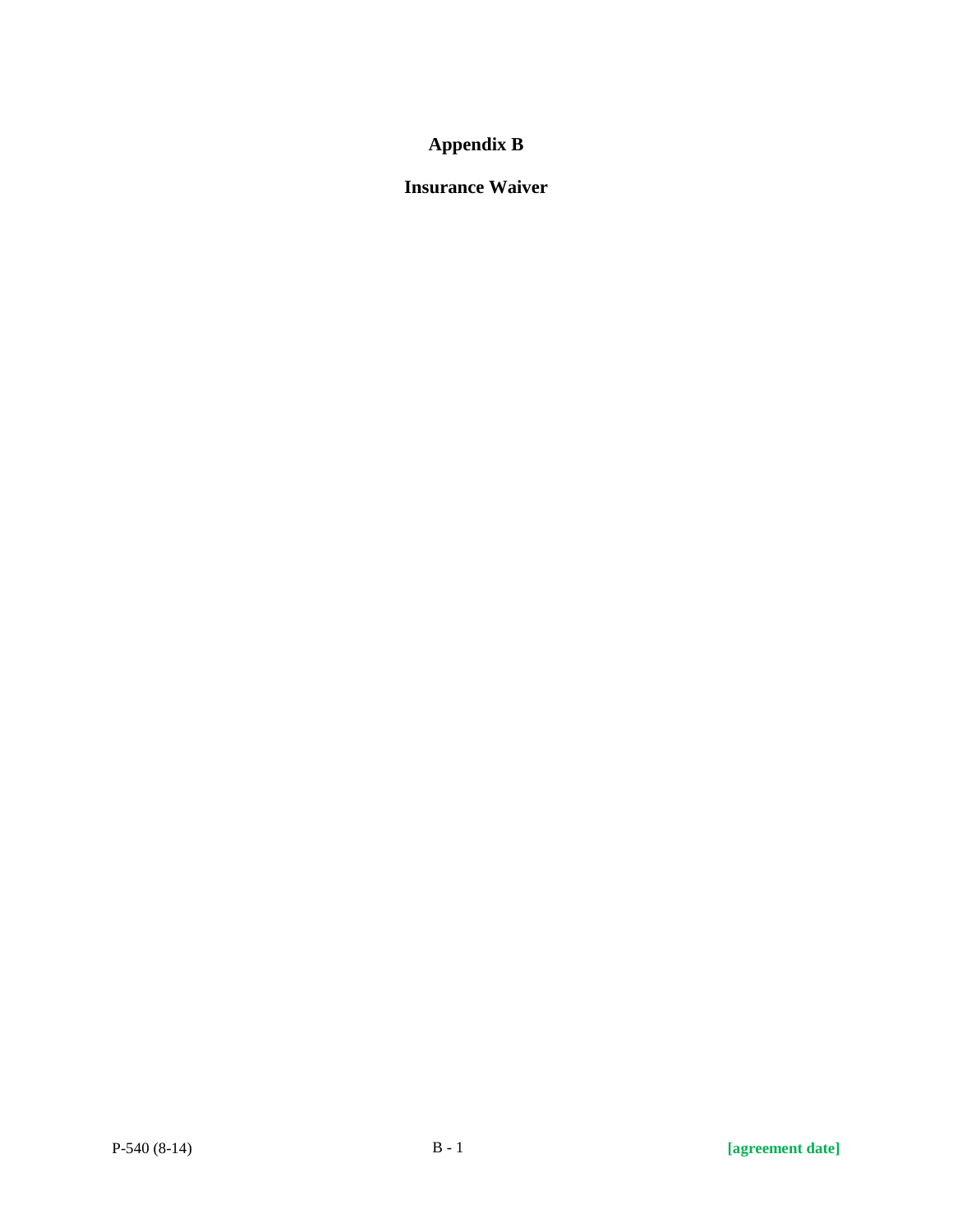**City and County of San Francisco Office of Contract Administration Purchasing Division City Hall, Room 430 1 Dr. Carlton B. Goodlett Place San Francisco, California 94102-4685**

#### SOFTWARE LICENSE AGREEMENT BETWEEN THE CITY AND COUNTY OF SAN FRANCISCO AND

#### **[insert name of contractor]**

This agreement (the "Agreement") is made this \_\_\_\_\_\_\_\_\_\_\_ day of \_\_\_\_\_\_\_\_\_, 20\_\_\_\_\_, in the City and County of San Francisco, State of California, by and between: [insert name and address of Contractor], hereinafter referred to as "Contractor," and the City and County of San Francisco, a municipal corporation, hereinafter referred to as "City," acting by and through its Director of the Office of Contract Administration, hereinafter referred to as "Purchasing."

#### **Recitals**

WHEREAS, the **[insert name of the department]** wishes to license certain software from Contractor; and,

WHEREAS, Contractor represents and warrants that it is qualified to provide such software and services required by City as set forth under this Agreement.

Now, THEREFORE, the parties agree as follows:

**1. Definitions.** Where any word or phrase defined below, or a pronoun used in place thereof, is used in any part of this Agreement, it shall have the meaning herein set forth.

| Acceptance       | Notice from the City to Contractor that the Licensed Software<br>meets the specifications contained in the Documentation. City's<br>Acceptance of the Licensed Software shall be governed by the<br>procedures set forth in Section 7. |  |
|------------------|----------------------------------------------------------------------------------------------------------------------------------------------------------------------------------------------------------------------------------------|--|
| <b>Agreement</b> | This document and any attached appendices and exhibits,<br>including any future written and executed amendments.                                                                                                                       |  |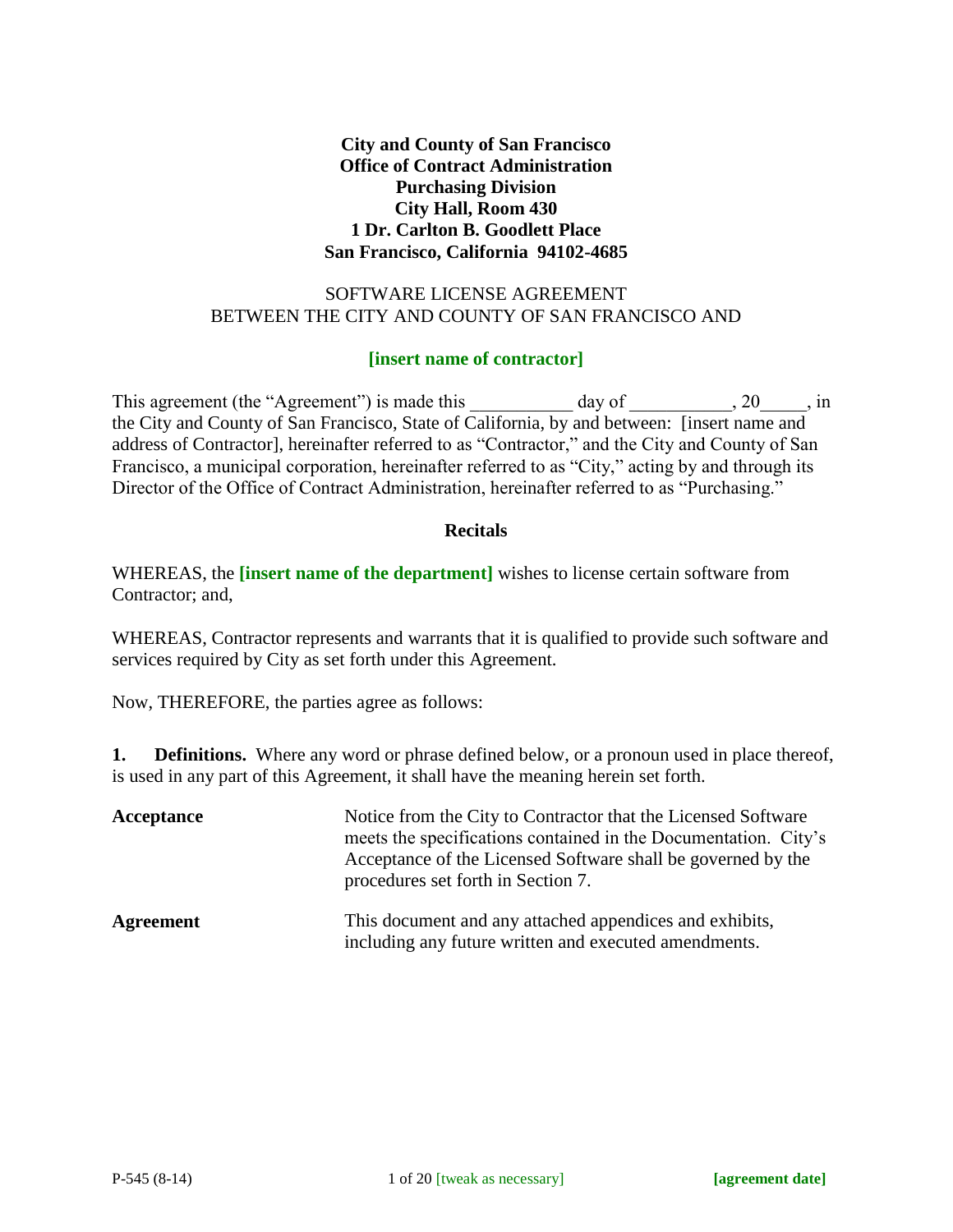| Authorization;<br><b>Authorization document</b> | This Agreement, a Blanket Purchase Order, Contract Order, or<br>Purchase Order of the City, properly executed by [insert name<br>of the department] and Purchasing, and certified by the<br>Controller for the specific funding of this Agreement or any<br>modification thereof.                                                                                                                                                  |
|-------------------------------------------------|------------------------------------------------------------------------------------------------------------------------------------------------------------------------------------------------------------------------------------------------------------------------------------------------------------------------------------------------------------------------------------------------------------------------------------|
| <b>Designated CPU</b>                           | Any central processing unit or attached processor complex,<br>including its peripheral units, described in the Authorization<br>Document. The Authorization Document may designate more<br>than one CPU.                                                                                                                                                                                                                           |
| <b>Designated site</b>                          | The facility or facilities specified in Appendix A, attached hereto<br>and incorporated by reference as though fully set forth herein, or<br>any other facility as the parties may designate from time to time<br>in writing, where the Designated CPU is located.                                                                                                                                                                 |
| <b>Documentation</b>                            | The technical publications relating to the use of the Licensed<br>Software, such as reference, installation, administrative and<br>programmer manuals, provided by Contractor to City.                                                                                                                                                                                                                                             |
| <b>Licensed software</b>                        | One or more of the proprietary computer software programs<br>identified in the Authorization Document, all related materials,<br>Documentation, all corrections, patches or updates thereto, and<br>other written information received by City from Contractor,<br>whether in machine-readable or printed form. The Authorization<br>Document may identify more than one software product or more<br>than one copy of any product. |
| Object code                                     | Machine readable compiled form of Licensed Software provided<br>by Contractor.                                                                                                                                                                                                                                                                                                                                                     |
| Source code                                     | The human readable compliable form of the Licensed Software<br>to be provided by Contractor.                                                                                                                                                                                                                                                                                                                                       |
| <b>Specifications</b>                           | The functional and operational characteristics of the Licensed<br>Software as described in Contractor's current published product<br>descriptions and technical manuals                                                                                                                                                                                                                                                            |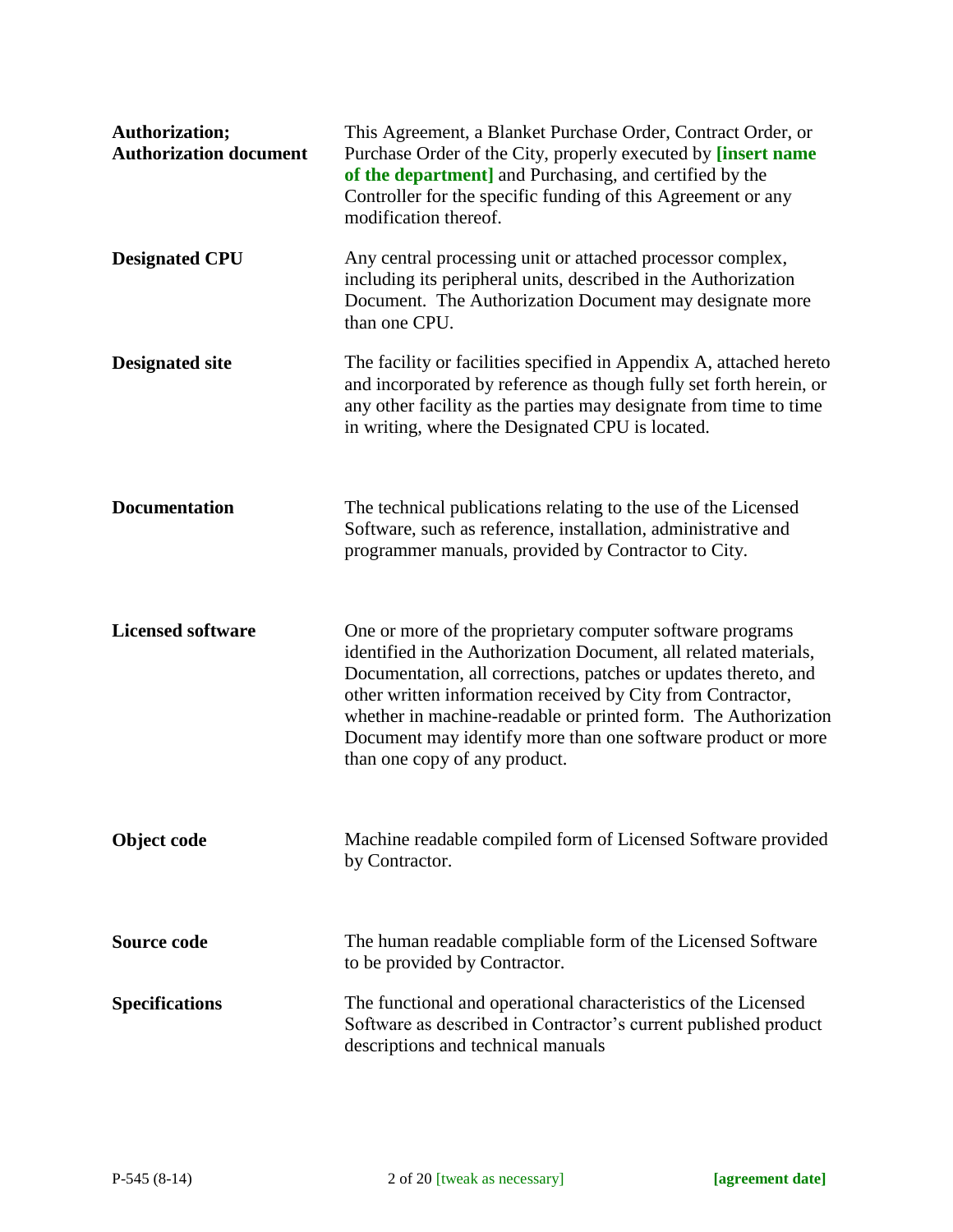Whenever the words "as directed," "as required," "as permitted," or words of like effect are used, it shall be understood as the direction, requirement, or permission of the **[insert name of the department**]. The words "sufficient," "necessary," or "proper," and the like, mean sufficient, necessary or proper in the judgment of the **[insert name of the department]**, unless otherwise indicated by the context.

**2. Certification of Funds; Budget and Fiscal Provisions; Termination in the Event of Non-Appropriation.** This Agreement is subject to the budget and fiscal provisions of the City's Charter. Charges will accrue only after prior written authorization certified by the Controller, and the amount of City's obligation hereunder shall not at any time exceed the amount certified for the purpose and period stated in such advance authorization. This Agreement will terminate without penalty, liability or expense of any kind to City at the end of any fiscal year if funds are not appropriated for the next succeeding fiscal year. If funds are appropriated for a portion of the fiscal year, this Agreement will terminate, without penalty, liability or expense of any kind at the end of the term for which funds are appropriated. City has no obligation to make appropriations for this Agreement in lieu of appropriations for new or other agreements. City budget decisions are subject to the discretion of the Mayor and the Board of Supervisors. Contractor's assumption of risk of possible non-appropriation is part of the consideration of this Agreement.

THIS SECTION CONTROLS AGAINST ANY AND ALL OTHER PROVISIONS OF THIS AGREEMENT.

**3. Term of the Agreement.** Subject to Section 5, the license granted under this Agreement shall commence upon acceptance of the Licensed Software and shall continue in perpetuity unless sooner terminated in accordance with the provisions of this Agreement.

**4. Effective Date of the Agreement.** This Agreement shall become effective when the Controller has certified to the availability of funds and Contractor has been notified in writing.

**5. License**

**a. Grant of License.** Subject to the terms and conditions of this Agreement, Contractor grants City a non-exclusive and non-transferable **[specify perpetual or limited term]** license to use the Licensed Software. City acknowledges and agrees that the Licensed Software is the proprietary information of Contractor and that this Agreement grants City no title or right of ownership in the Licensed Software.

Contractor agrees that in the event it discontinues its obligations under the terms of this Agreement, except as expressly provided for in Section 30(Termination), or ceases to market and/or provide maintenance and support for the Licensed Software, and there is no successor in interest by merger, operation of law, assignment, purchase, or otherwise, it will provide City, without charge, one (1) copy of the then-current Source Code for all of the programs and all supporting Documentation for the Licensed Software then operating and installed at City's locations. If City should obtain the Source Code and the Documentation pursuant to this section, the only use made of the Source Code and the Documentation will be for the proper maintenance of the Licensed Software in connection with City's use of the Licensed Software as provided for, and limited by, the provisions of this Agreement.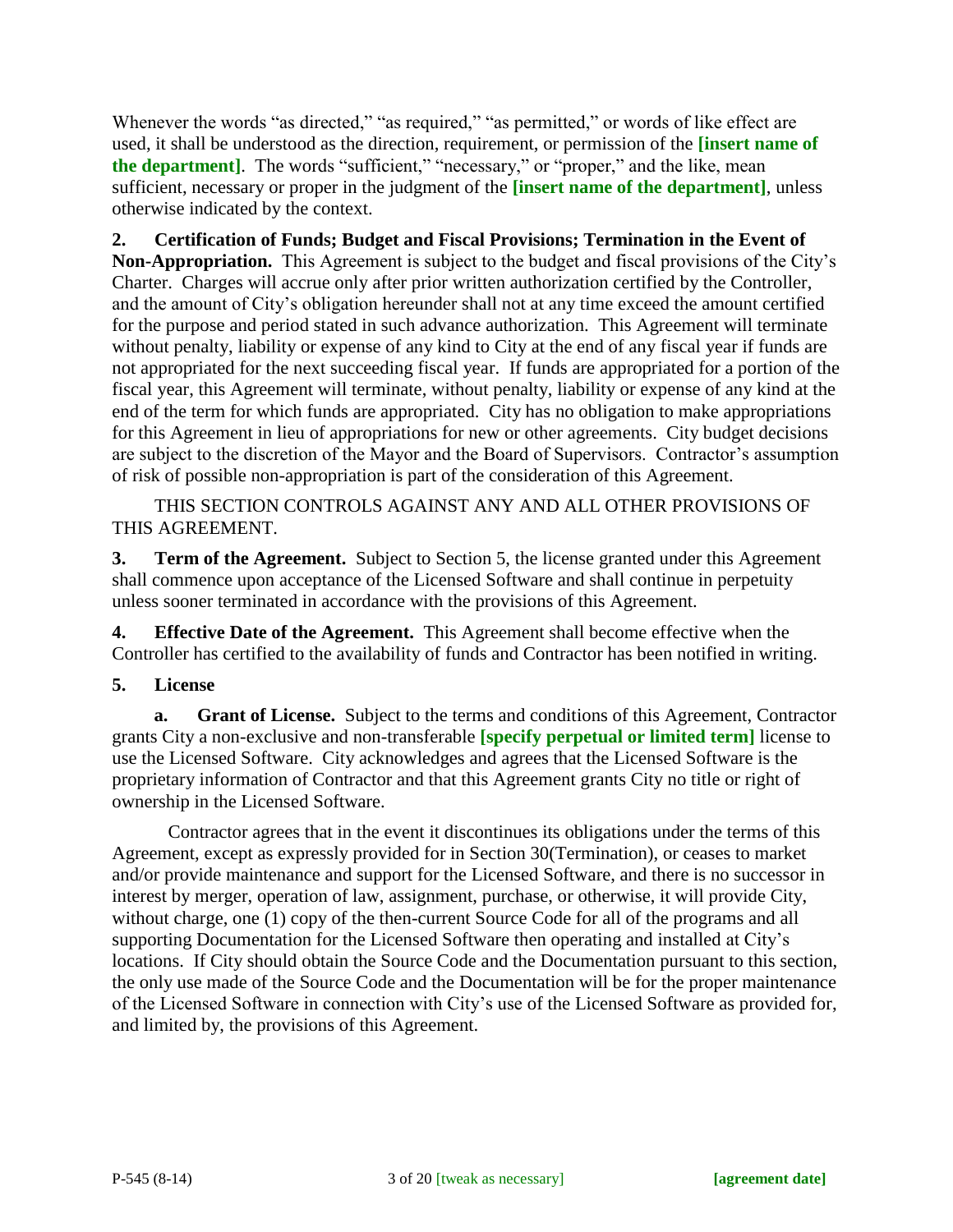In furtherance of its obligations as stated above, Contractor will provide to City a copy of the Source Code which corresponds to the most current version of the Licensed Software. Contractor agrees to update, enhance or otherwise modify such Source Code promptly upon its release of a new version of the Licensed Software to its other Licensees such that the Source Code is maintained as corresponding to the newest released version of the Licensed Software. City's right to possession of the Source Code will be governed by Appendix A.

b. **Restrictions on Use.** City is authorized to use the Licensed Software only for City's internal purposes and only on the Designated CPU or the Designated Site specified in the Authorization Document. City agrees that it will, through its best efforts, not use or permit the Licensed Software to be used in any manner, whether directly or indirectly, that would enable any other person or entity to use the Licensed Software on other than the Designated CPU or Site.

c. **Use on other than Designated CPU or Site.** A single back-up or replacement CPU may be used as a substitute for a Designated CPU at any time, provided that City provides Contractor with written notice of such hardware substitution, including information regarding the replacement hardware as required for the Designated CPU pursuant to this Agreement, that City refrain from using the Licensed Software simultaneously on both the Designated CPU and the substitute CPU, and that the Licensed Software be removed from or rendered inoperable on the Designated CPU by the City in a timely manner subsequent to installation of the Licensed Software upon the substitute CPU.

For the purpose of any bona fide City disaster recovery plan or with respect to the use of computer software in its municipal operations, City may make one copy of the Licensed Software for archival purposes and use such archival copy on a CPU other than the Designated CPU, or at a site other than the Designated Site, so long as such alternative CPU or site is owned or controlled by City. The use of such archival copy shall be limited to (1) the purpose of conducting limited testing of the disaster recovery plan's procedures and effectiveness and (2) during any period subsequent to the occurrence of an actual disaster during which the City cannot operate the Licensed Software on the Designated CPU or at the Designated Site. City agrees to furnish evidence of its disaster recovery plan and procedures upon Contractor's request.

d. **Transfer of Products.** City may move the Licensed Software and supporting materials to another City site which physically replaces the original installation site upon prior written notice to Contractor.

e. **Documentation.** Contractor shall provide City with the Licensed Software specified in the Authorization Document, and a minimum of two copies of the Documentation per installation. Contractor grants to City permission to duplicate all printed Documentation for City's internal use.

f. **Proprietary Markings**. City agrees not to remove or destroy any proprietary markings or proprietary legends placed upon or contained within the Licensed Software or any related materials or Documentation.

Authorized Modification. City shall also be permitted to develop, use and modify Application Program Interfaces (API's), macros and user interfaces. For purposes of this Agreement, such development shall be deemed an authorized modification. Any such APIs, macros or other interfaces developed by the City shall become the property of the City.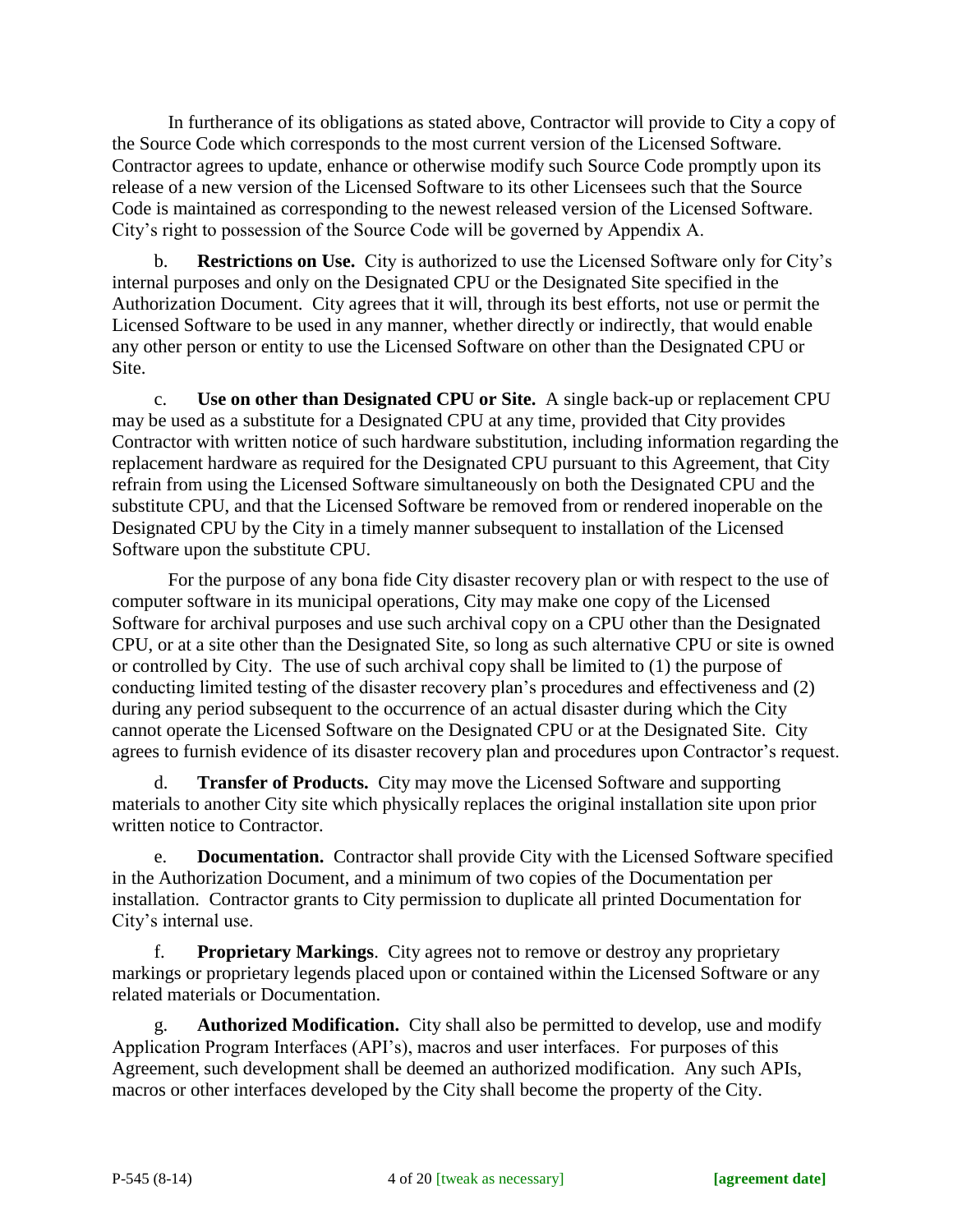## **6. Delivery**

a. **Delivery.** One copy of each of the Licensed Software products in computer readable form shall be shipped to the City not later than **[insert date, or the date specified in Appendix A].** Program storage media (magnetic tapes, disks and the like) and shipping shall be provided at no charge by Contractor.

b. **Installation.** Contractor shall install the programs by **[insert date].**

c. **Risk of Loss.** If any of the Licensed Software products are lost or damaged during shipment or before installation is completed, Contractor shall promptly replace such products, including the replacement of program storage media if necessary, at no additional charge to the City. If any of the Licensed Software products are lost or damaged while in the possession of the City, Contractor will promptly replace such products without charge, except for program storage media, unless supplied by the City.

**7. Acceptance Testing.** After Contractor has installed the Licensed Software, the City shall have a period of **[insert number]** days ("Acceptance Testing Period") from the date of installation to verify that the Licensed software substantially performs to the specifications contained in the Documentation. In the event that the City determines that the Licensed Software does not meet such specifications, the City shall notify the Contractor in writing, and Contractor shall modify or correct the Licensed Software so that it satisfies the Acceptance criteria. The date of Acceptance will be that date upon which City provides Contractor with written notice of satisfactory completion of Acceptance testing. If City notifies Contractor after the Acceptance Testing Period that the Licensed Software does not meet the Acceptance criteria of this section, then City shall be entitled to terminate this License in accordance with the procedures specified in Section 30(b) herein, and shall be entitled to a full refund of the license fee.

**8. Training.** Contractor will provide up to **[insert number]** days of training in the use and operation of the Licensed Software at **[specify location for training, probably City's or contractor's premises].** Upon request by the City, Contractor will provide additional training at its current best government rates.

**9. Contractor's Default.** Failure or refusal of Contractor to perform or do any act herein required shall constitute a default. In the event of any default, in addition to any other remedy available to City, this Contract may be terminated by City upon ten days written notice. Such termination does not waive any other legal remedies available to City.

#### **10. Maintenance and Support**

a. **Maintenance and Support Services.** After Acceptance of the Licensed Software and subject to the terms, conditions, and charges set forth in this Section, Contractor will provide City with maintenance and support services for the Licensed Software as follows: (i) Contractor will provide such assistance as necessary to cause the Licensed Software to perform in accordance with the Specifications as set forth in the Documentation; (ii) Contractor will provide, for City's use, whatever improvements, enhancements, extensions and other changes to the Licensed Software Contractor may develop, and (iii) Contractor will update the Licensed Software, as required, to cause it to operate under new versions or releases of the operating system specified in the Authorization Document so long as such updates are made generally available to Contractor's other Licensees.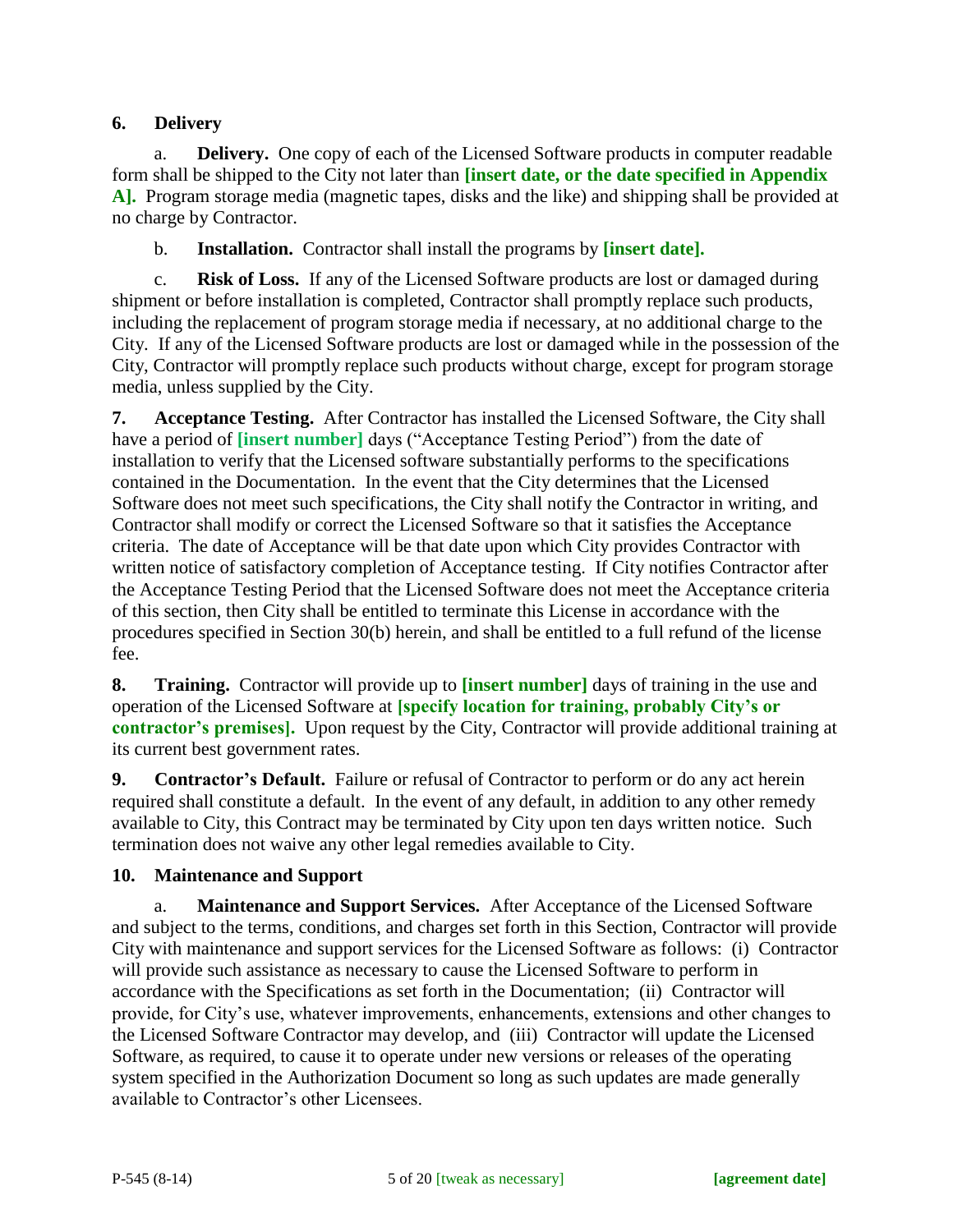b. **Changes in Operating System.** If City desires to obtain a version of the Licensed Software that operates under an operating system not specified in the Authorization Document, Contractor will provide City with the appropriate version of the Licensed Software, if available, on a 90-day trial basis without additional charge, provided City has paid all maintenance and support charges then due. At the end of the 90-day trial period, City must elect one of the following three options: (i) City may retain and continue the old version of the Licensed Software, return the new version to Contractor and continue to pay the applicable rental or license fee and maintenance charges for the old version; (ii) City may retain and use the new version of the Licensed Software and return the old version to Contractor, provided City pays Contractor the applicable rental or license fee and maintenance charges for the new version of the Licensed Software; or (iii) City may retain and use both versions of the Products, provided City pays Contractor the applicable rental or license fee and maintenance charges for both versions of the Licensed Software. City will promptly issue the necessary Authorization Document(s) to accomplish the above.

## c. **Charges**

1) **Limited Term License.** When the license term specified in the Authorization Document is less than perpetual, all charges for maintenance and support are included in the periodic license or rental fee.

2) **Perpetual License.** Where the license term specified in the Authorization Document is perpetual, all charges for maintenance and support are as follows:

(a) **Periodic Payment License.** If the license fee specified in the Authorization Document is payable in periodic payments, there will be no additional charge for maintenance and support during the period for which such periodic payments are payable or the first year of the term, whichever is longer.

(b) **Lump Sum Payment Licenses.** If the license fee specified in the Authorization Document is payable in one lump sum, there will be no additional charge for the maintenance and support during the first year of the term.

d. **Charges for Subsequent Years.** For each year after the period for which periodic payments are payable, or each year after the first year of the lump sum payment license, as the case may be, Contractor will continue to provide City with the maintenance and support services as described in subsection A above, provided City issues a purchase order or modification to this License Agreement and pays Contractor in advance the annual maintenance and support charges then in effect. If there is an increase in annual maintenance and support charges, Contractor shall give City written notice of such increase at least thirty (30) days prior to the expiration of the applicable maintenance period. Annual maintenance and support charges shall not increase more than **[insert percentage]** % of the rate of the year immediately prior to such increase. Contractor will make maintenance and support services available to City for a minimum of **[insert number]** years.

**11. Warranties: Right to Grant License.** Contractor hereby warrants that it has title to and/or the authority to grant a license of the Licensed Software to the City.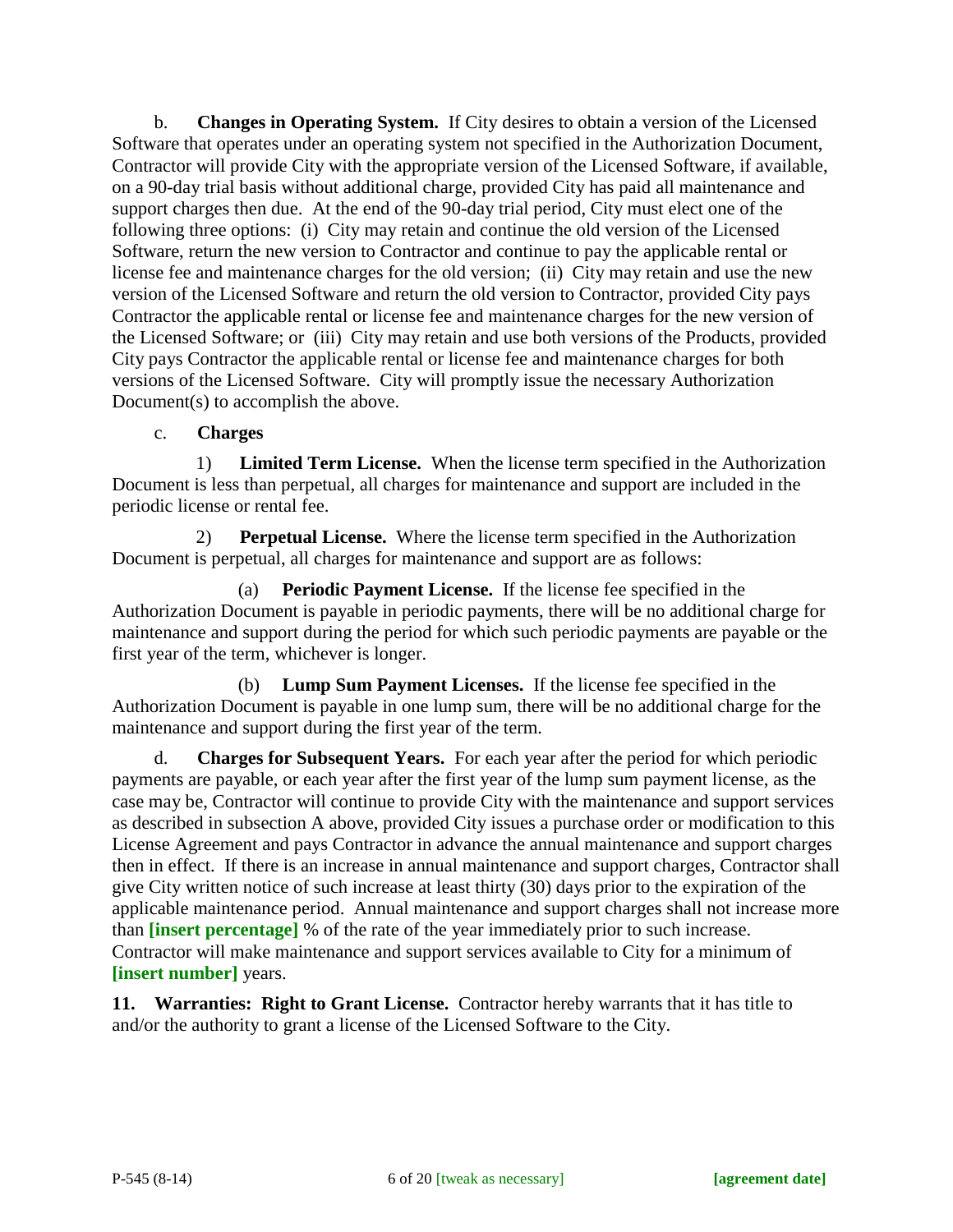**12. Warranties: Conformity to Specifications.** Contractor warrants that when the Licensed Software specified in the Authorization Document and all updates and improvements to the Licensed Software are delivered to City, they will be free from defects as to design, material, and workmanship and will perform on the Designated CPU in accordance with the Contractor's published specifications for the Licensed Software for a period of [insert number] days from City's Acceptance of such Licensed Software.

**13. Infringement Indemnification.** If notified promptly in writing of any judicial action brought against City based on an allegation that City's use of the Licensed Software infringes a patent, copyright, or any right of a third party or constitutes misuse or misappropriation of a trade secret or any other right in intellectual property (Infringement), Contractor will hold City harmless and defend such action at its own expense. Contractor will pay the costs and damages awarded in any such action or the cost of settling such action, provided that Contractor shall have sole control of the defense of any such action and all negotiations or its settlement or compromise. If notified promptly in writing of any informal claim (other than a judicial action) brought against City based on an allegation that City's use of the Licensed Software constitutes Infringement, Contractor will pay the costs associated with resolving such claim and will pay the settlement amount (if any), provided that Contractor shall have sole control of the resolution of any such claim and all negotiations for its settlement.

In the event a final injunction is obtained against City's use of the Licensed Software by reason of Infringement, or in Contractor's opinion City's use of the Licensed Software is likely to become the subject of Infringement, Contractor may at its option and expense: (a) procure for City the right to continue to use the Licensed Software as contemplated hereunder, (b) replace the Licensed Software with a non-infringing, functionally equivalent substitute Licensed Software, or (c) suitably modify the Licensed Software to make its use hereunder non-infringing while retaining functional equivalency to the unmodified version of the Licensed Software. If none of these options is reasonably available to Contractor, then the applicable Authorization Document or relevant part of such Authorization Document may be terminated at the option of either party hereto and Contractor shall refund to City all amounts paid under this Agreement for the license of such infringing Licensed Software. Any unauthorized modification or attempted modification of the Licensed Software by City or any failure by City to implement any improvements or updates to the Licensed Software, as supplied by Contractor, shall void this indemnity unless City has obtained prior written authorization from Contractor permitting such modification, attempted modification or failure to implement. Contractor shall have no liability for any claim of Infringement based on City's use or combination of the Licensed Software with products or data of the type for which the Licensed Software was neither designed nor intended to be used.

**14. Payment.** Compensation shall be due and payable within 45 days of the date of invoice. In no event shall the amount of this Agreement exceed **[give dollar amount in number and words – no pennies and no ".00"].** The breakdown of costs associated with this Agreement is provided for in Appendix A. No charges shall be incurred under this Agreement nor shall any payments become due to Contractor until Licensed Software, **[insert "and services" if appropriate** required under this Agreement are received from Contractor and approved by **[insert name of department]** as being in accordance with this Agreement.

In no event shall City be liable for interest or late charges for any late payments.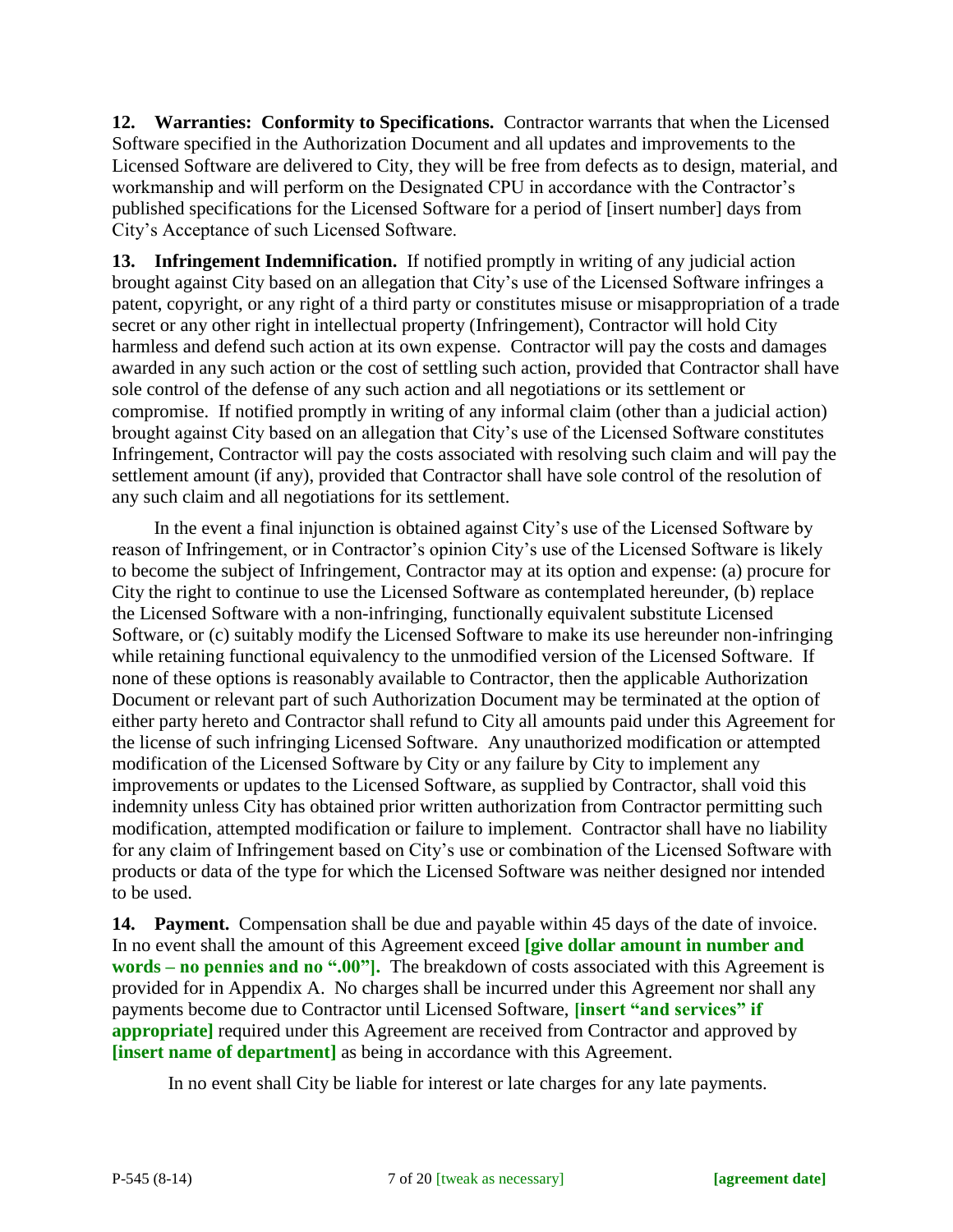**15. Guaranteed Maximum Costs.** The City's obligation hereunder shall not at any time exceed the amount certified by the Controller for the purpose and period stated in such certification. Except as may be provided by City ordinances governing emergency conditions, the City and its employees and officers are not authorized to request Contractor to perform services or to provide materials, equipment and supplies that would result in Contractor performing services or providing materials, equipment and supplies that are beyond the scope of the services, materials, equipment and supplies agreed upon in the contract unless the agreement is amended in writing and approved as required by law to authorize additional services, materials, equipment or supplies. The City is not required to reimburse Contractor for services, materials, equipment or supplies that are provided by Contractor which are beyond the scope of the services, materials, equipment and supplies agreed upon in the contract and which were not approved by a written amendment to the agreement having been lawfully executed by the City. The City and its employees and officers are not authorized to offer or promise to Contractor additional funding for the contract which would exceed the maximum amount of funding provided for in the contract for Contractor's performance under the contract. Additional funding for the contract in excess of the maximum provided in the contract shall require lawful approval and certification by the Controller of the City and County of San Francisco. The City is not required to honor any offered or promised additional funding for a contract which exceeds the maximum provided in the contract which requires lawful approval and certification of the Controller when the lawful approval and certification by the Controller has not been obtained. The Controller is not authorized to make payments on any contract for which funds have not been certified as available in the budget or by supplemental appropriation.

**16. Invoice Format.** Invoices furnished by Contractor under this Agreement must be in a form acceptable to the Controller, and must include a unique identifying number. All amounts paid by City to Contractor shall be subject to audit by City. Payment shall be made by City to Contractor at the address specified in the section entitled "Notices to the Parties."

**17. Submitting False Claims; Monetary Penalties.** Pursuant to San Francisco Administrative Code §21.35, any contractor, subcontractor or consultant who submits a false claim shall be liable to the City for the statutory penalties set forth in that section. A contractor, subcontractor or consultant will be deemed to have submitted a false claim to the City if the contractor, subcontractor or consultant: (a) knowingly presents or causes to be presented to an officer or employee of the City a false claim or request for payment or approval; (b) knowingly makes, uses, or causes to be made or used a false record or statement to get a false claim paid or approved by the City; (c) conspires to defraud the City by getting a false claim allowed or paid by the City; (d) knowingly makes, uses, or causes to be made or used a false record or statement to conceal, avoid, or decrease an obligation to pay or transmit money or property to the City; or (e) is a beneficiary of an inadvertent submission of a false claim to the City, subsequently discovers the falsity of the claim, and fails to disclose the false claim to the City within a reasonable time after discovery of the false claim.

**18. Taxes.** Payment of any taxes, including possessory interest taxes, and California sales and use taxes, levied upon this Agreement, the transaction, or the services delivered pursuant hereto, shall be the obligation of Contractor.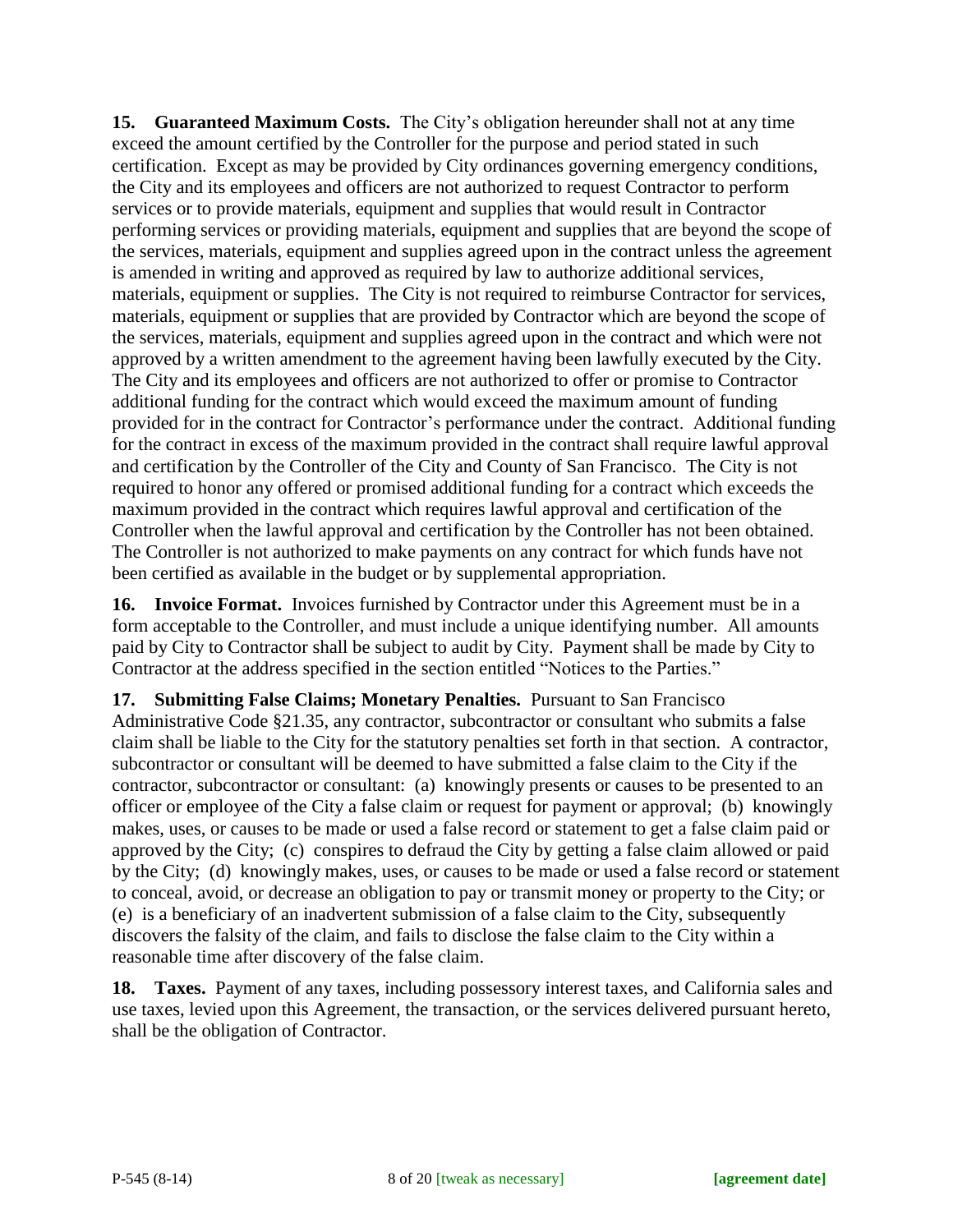**19. Payment Does Not Imply Acceptance of Work**. The granting of any payment by City, or the receipt thereof by Contractor, shall in no way lessen the liability of Contractor to replace unsatisfactory work, the Licensed Software, although the unsatisfactory character of such work, or Licensed Software may not have been apparent or detected at the time such payment was made. Software, components, or workmanship that do not conform to the requirements of this Agreement may be rejected by City and in such case must be replaced by Contractor without delay.

**20. Qualified Personnel.** Work under this Agreement shall be performed only by competent personnel under the supervision of and in the employment of Contractor. Contractor will comply with City's reasonable requests regarding assignment of personnel, but all personnel, including those assigned at City's request, must be supervised by Contractor.

**21. Responsibility for Equipment.** City shall not be responsible for any damage to persons or property as a result of the use, misuse or failure of any equipment used by Contractor, or by any of its employees, even though such equipment be furnished, rented or loaned to Contractor by City. The acceptance or use of such equipment by Contractor or any of its employees means that Contractor accepts full responsibility for and agrees to exonerate, indemnify, defend and save harmless City from and against any and all claims for any damage or injury of any type arising from the use, misuse or failure of such equipment, whether such damage be to Contractor, its employees, City employees or third parties, or to property belonging to any of the above.

## **22. Independent Contractor; Payment of Taxes and Other Expenses**

a. **Independent Contractor**. Contractor or any agent or employee of Contractor shall be deemed at all times to be an independent contractor and is wholly responsible for the manner in which it performs the services and work requested by City under this Agreement. Contractor or any agent or employee of Contractor shall not have employee status with City, nor be entitled to participate in any plans, arrangements, or distributions by City pertaining to or in connection with any retirement, health or other benefits that City may offer its employees. Contractor or any agent or employee of Contractor is liable for the acts and omissions of itself, its employees and its agents. Contractor shall be responsible for all obligations and payments, whether imposed by federal, state or local law, including, but not limited to, FICA, income tax withholdings, unemployment compensation, insurance, and other similar responsibilities related to Contractor's performing services and work, or any agent or employee of Contractor providing same. Nothing in this Agreement shall be construed as creating an employment or agency relationship between City and Contractor or any agent or employee of Contractor. Any terms in this Agreement referring to direction from City shall be construed as providing for direction as to policy and the result of Contractor's work only, and not as to the means by which such a result is obtained. City does not retain the right to control the means or the method by which Contractor performs work under this Agreement.

b. **Payment of Taxes and Other Expenses.** Should City, in its discretion, or a relevant taxing authority such as the Internal Revenue Service or the State Employment Development Division, or both, determine that Contractor is an employee for purposes of collection of any employment taxes, the amounts payable under this Agreement shall be reduced by amounts equal to both the employee and employer portions of the tax due (and offsetting any credits for amounts already paid by Contractor which can be applied against this liability). City shall then forward those amounts to the relevant taxing authority. Should a relevant taxing authority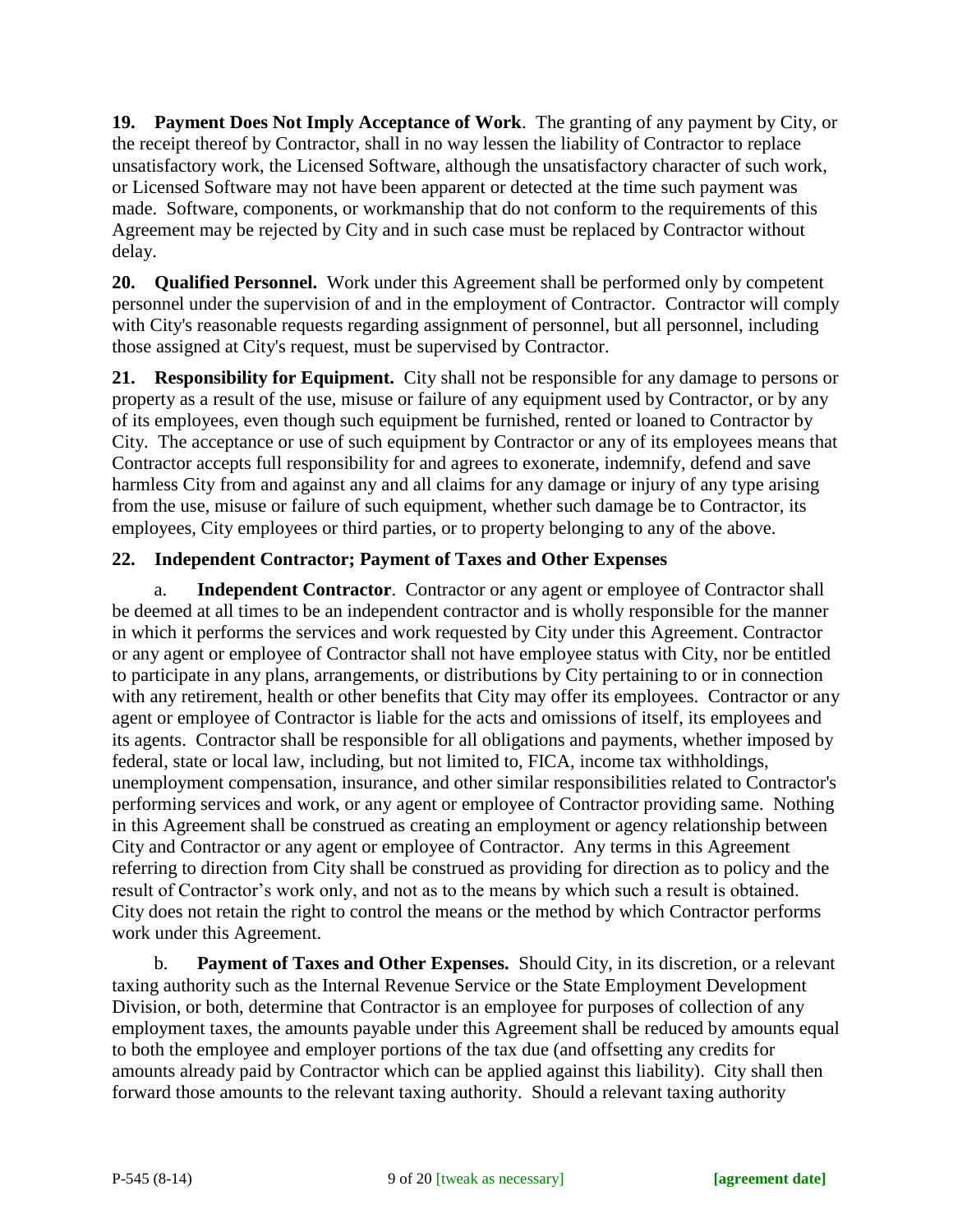determine a liability for past services performed by Contractor for City, upon notification of such fact by City, Contractor shall promptly remit such amount due or arrange with City to have the amount due withheld from future payments to Contractor under this Agreement (again, offsetting any amounts already paid by Contractor which can be applied as a credit against such liability). A determination of employment status pursuant to the preceding two paragraphs shall be solely for the purposes of the particular tax in question, and for all other purposes of this Agreement, Contractor shall not be considered an employee of City. Notwithstanding the foregoing, should any court, arbitrator, or administrative authority determine that Contractor is an employee for any other purpose, then Contractor agrees to a reduction in City's financial liability so that City's total expenses under this Agreement are not greater than they would have been had the court, arbitrator, or administrative authority determined that Contractor was not an employee.

#### **23. Insurance**

a. Without in any way limiting Contractor's liability pursuant to the "Indemnification" section of this Agreement, Contractor must maintain in force, during the full term of the Agreement, insurance in the following amounts and coverages:

1)Workers' Compensation, in statutory amounts, with Employers' Liability Limits not less than \$1,000,000 each accident, injury, or illness; and

2)Commercial General Liability Insurance with limits not less than \$1,000,000 each occurrence Combined Single Limit for Bodily Injury and Property Damage, including Contractual Liability, Personal Injury, Products and Completed Operations; and

3)Commercial Automobile Liability Insurance with limits not less than \$1,000,000 each occurrence Combined Single Limit for Bodily Injury and Property Damage, including Owned, Non-Owned and Hired auto coverage, as applicable.

b. Commercial General Liability and Commercial Automobile Liability Insurance policies must be endorsed to provide:

1) Name as Additional Insured the City and County of San Francisco, its Officers, Agents, and Employees.

2) That such policies are primary insurance to any other insurance available to the Additional Insureds, with respect to any claims arising out of this Agreement, and that insurance applies separately to each insured against whom claim is made or suit is brought.

c. Regarding Workers' Compensation, Contractor hereby agrees to waive subrogation which any insurer of Contractor may acquire from Contractor by virtue of the payment of any loss. Contractor agrees to obtain any endorsement that may be necessary to effect this waiver of subrogation. The Workers' Compensation policy shall be endorsed with a waiver of subrogation in favor of the City for all work performed by the Contractor, its employees, agents and subcontractors.

d. All policies shall provide thirty days' advance written notice to the City of reduction or nonrenewal of coverages or cancellation of coverages for any reason. Notices shall be sent to the City address in the "Notices to the Parties" section.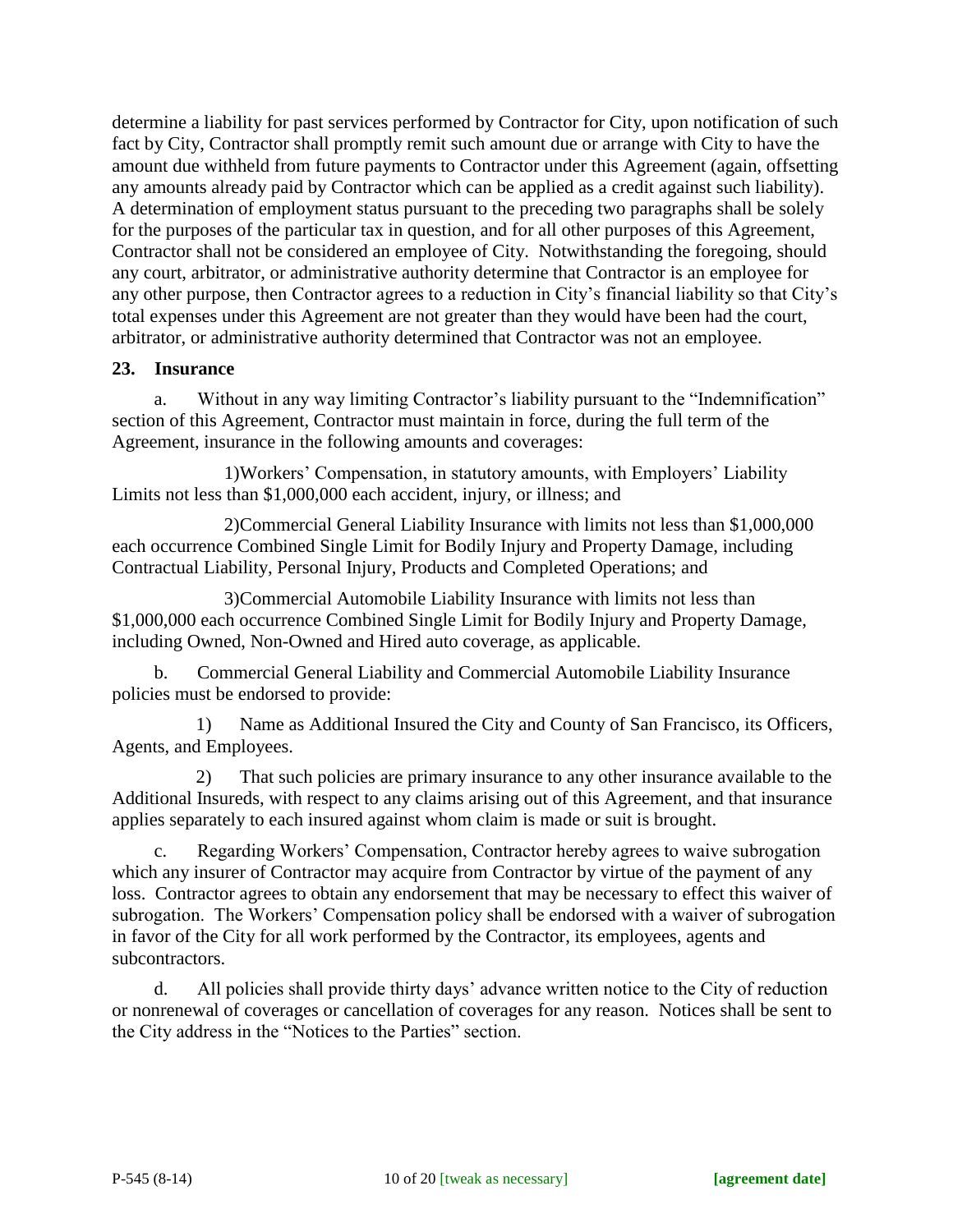e. Should any of the required insurance be provided under a claims-made form, Contractor shall maintain such coverage continuously throughout the term of this Agreement and, without lapse, for a period of three years beyond the expiration of this Agreement, to the effect that, should occurrences during the contract term give rise to claims made after expiration of the Agreement, such claims shall be covered by such claims-made policies.

f. Should any of the required insurance be provided under a form of coverage that includes a general annual aggregate limit or provides that claims investigation or legal defense costs be included in such general annual aggregate limit, such general annual aggregate limit shall be double the occurrence or claims limits specified above.

g. Should any required insurance lapse during the term of this Agreement, requests for payments originating after such lapse shall not be processed until the City receives satisfactory evidence of reinstated coverage as required by this Agreement, effective as of the lapse date. If insurance is not reinstated, the City may, at its sole option, terminate this Agreement effective on the date of such lapse of insurance.

h. Before commencing any operations under this Agreement, Contractor shall furnish to City certificates of insurance and additional insured policy endorsements with insurers with ratings comparable to A-, VIII or higher, that are authorized to do business in the State of California, and that are satisfactory to City, in form evidencing all coverages set forth above. Failure to maintain insurance shall constitute a material breach of this Agreement.

i. Approval of the insurance by City shall not relieve or decrease the liability of Contractor hereunder.

j. (Reserved)

k. Any of the terms of conditions of this Section 23 may be waived by the City's Risk Manager in writing, and attached to this Agreement as Appendix C. Such waiver is fully incorporated herein. The waiver shall waive only the requirements that are expressly identified and waived, and under such terms and conditions as stated in the waiver.

**24. Indemnification and General Liability.** Contractor shall indemnify and save harmless City and its officers, agents and employees from, and, if requested, shall defend them against any and all loss, cost, damage, injury, liability, and claims thereof for injury to or death of a person, including employees of Contractor or loss of or damage to property, arising directly or indirectly from Contractor's performance of this Agreement, except to the extent that such indemnity is void or otherwise unenforceable under applicable law in effect on or validly retroactive to the date of this Agreement and except where such loss, damage, injury, liability or claim is the result of active negligence or willful misconduct of City and in not contributed to by any act of, or by any omission to perform some duty imposed by law or agreement on Contractor, its subcontractors or either's agent or employee. The foregoing indemnity shall include, without limitation, reasonable fees of attorneys, consultants and experts and related costs and City's costs of investigating any claims against the City. In addition to Contractor's obligation to indemnify City, Contractor specifically acknowledges and agrees that it has an immediate and independent obligation to defend City from any claim which actually or potentially falls within this indemnification provision, even if the allegations are or may be groundless, false or fraudulent, which obligation arises at the time such claim is tendered to Contractor by City and continues at all times thereafter.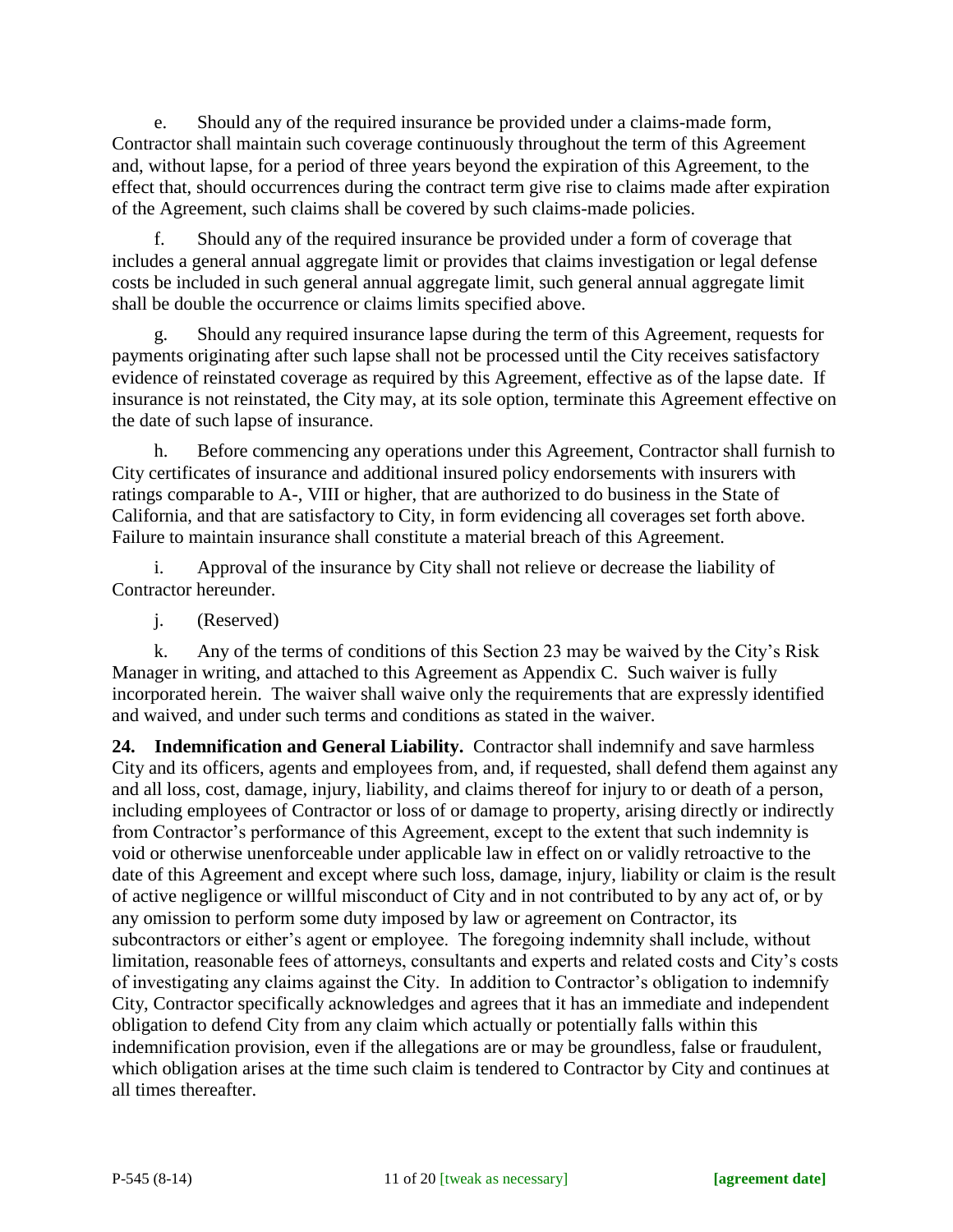**25. Incidental and Consequential Damages.** Contractor shall be responsible for incidental and consequential damages resulting in whole or in part from Contractor's acts or omissions. Nothing in this Agreement shall constitute a waiver of limitation of any rights which City may have under applicable law.

**26. Liability of City.** CITY'S PAYMENT OBLIGATIONS UNDER THIS AGREEMENT SHALL BE LIMITED TO THE PAYMENT OF THE COMPENSATION PROVIDED FOR IN SECTION 14 OF THIS AGREEMENT. NOTWITHSTANDING ANY OTHER PROVISION OF THIS AGREEMENT, IN NO EVENT SHALL CITY BE LIABLE, REGARDLESS OF WHETHER ANY CLAIM IS BASED ON CONTRACT OR TORT, FOR ANY SPECIAL, CONSEQUENTIAL, INDIRECT OR INCIDENTAL DAMAGES, INCLUDING, BUT NOT LIMITED TO, LOST PROFITS, ARISING OUT OF OR IN CONNECTION WITH THIS AGREEMENT OR THE SERVICES PERFORMED IN CONNECTION WITH THIS AGREEMENT.

**27. Nondisclosure.** City agrees that it shall treat the Licensed Software with the same degree of care as it treats like information of its own, which it does not wish to disclose to the public, from the date the Licensed Software is Accepted by the City until the license is terminated as provided herein. The obligations of the City set forth above, however, shall not apply to the Licensed Software, or any portion thereof, which:

- a. is now or hereafter becomes publicly known;
- b. is disclosed to the City by a third party which the City has no reason to believe is not legally entitled to disclose such information;
- c. is known to the City prior to its receipt of the Licensed Software;
- d. is subsequently developed by the City independently of any disclosures made hereunder by Contractor;
- e. is disclosed with Contractor's prior written consent;
- f. is disclosed by Contractor to a third party without similar restrictions.

**28. Proprietary or Confidential Information of City.** Contractor understands and agrees that, in the performance of the work or services under this Agreement or in contemplation thereof, Contractor may have access to private or confidential information which may be owned or controlled by City and that such information may contain proprietary or confidential details, the disclosure of which to third parties may be damaging to City. Contractor agrees that all information disclosed by City to Contractor shall be held in confidence and used only in the performance of the Agreement. Contractor shall exercise the same standard of care to protect such information as a reasonably prudent Contractor would use to protect its own proprietary data.

**29. Protection of Private Information.** Contractor has read and agrees to the terms set forth in San Francisco Administrative Code Sections 12M.2, "Nondisclosure of Private Information," and 12M.3, "Enforcement" of Administrative Code Chapter 12M, "Protection of Private Information," which are incorporated herein as if fully set forth. Contractor agrees that any failure of Contactor to comply with the requirements of Section 12M.2 of this Chapter shall be a material breach of the Contract. In such an event, in addition to any other remedies available to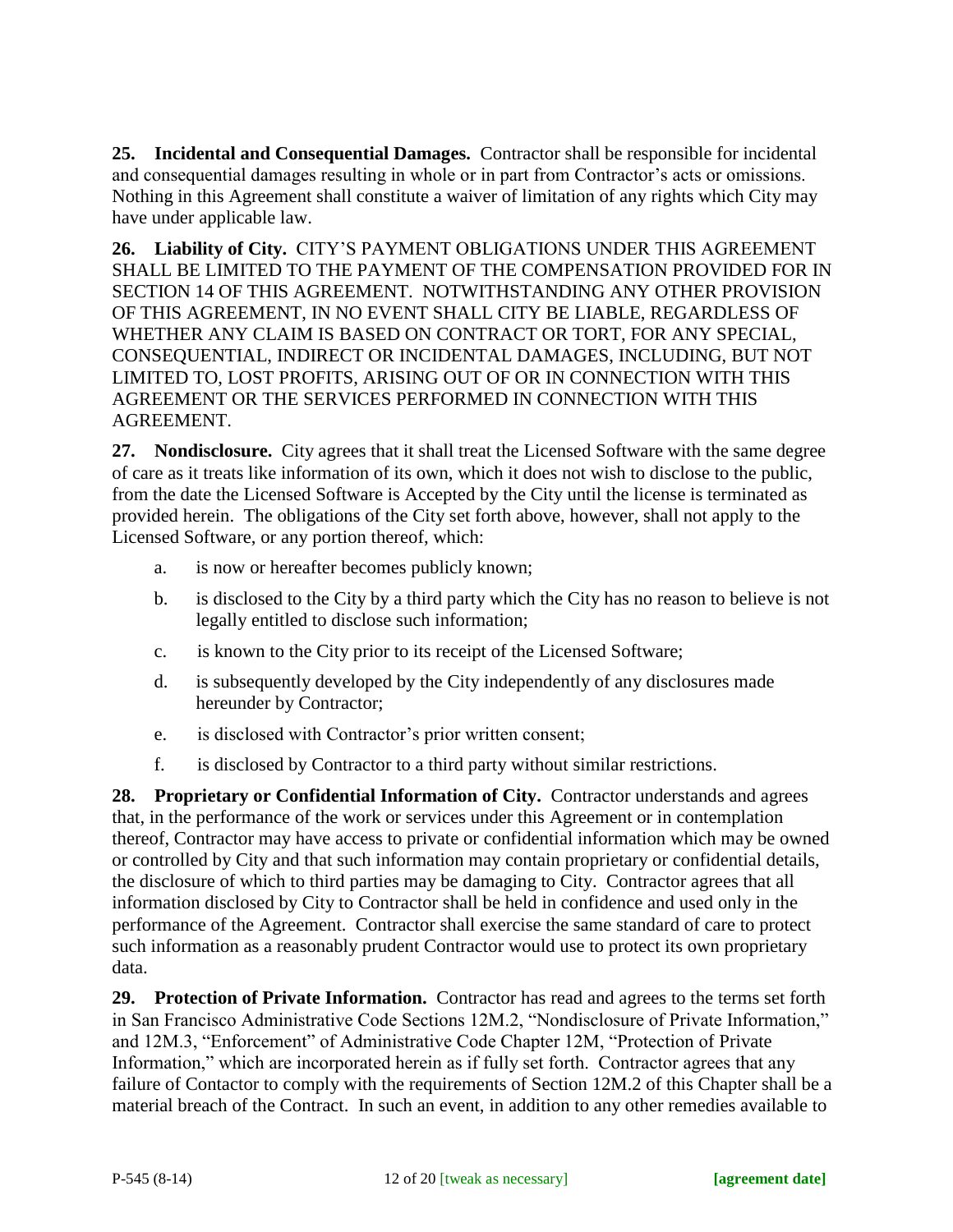it under equity or law, the City may terminate the Contract, bring a false claim action against the Contractor pursuant to Chapter 6 or Chapter 21 of the Administrative Code, or debar the Contractor.

#### **30. Termination**

a. **Basis for Termination by Contractor.** Contractor shall have the right to terminate this Agreement if City is delinquent in making payments of any sum due under this Agreement and continues to be delinquent for a period of ninety days after the last day payment is due; provided, however, that written notice is given to City by Contractor of the expiration date of the ninety-day delinquency period at least ten days prior to the expiration date or, to terminate this Agreement if City commits any other breach of this Agreement and fails to remedy such breach within thirty days after receipt of written notice by Contractor of such breach.

**Basis for Termination by City.** City shall have the right, without further obligation or liability to Contractor (except as specified in Sections 29 (Protection of Private Information) and 30(c) (Disposition of Licensed Software on Termination) hereof): (i) to immediately terminate this Agreement or the applicable Authorization Document if Contractor commits any breach of this Agreement and fails to remedy such breach within thirty (30) days after written notice by City of such breach, in which event, Contractor shall reimburse City in the same manner as for the removal of the Licensed Software due to infringement under Section 13; or (ii) to terminate this Agreement or the applicable Authorization Document upon ninety (90) days prior written notice for any reason if the license granted hereunder is for any term other than perpetual. In the event the license granted is perpetual, termination of this Agreement or the applicable Authorization Document by City shall be effective upon receipt by Contractor of written notice of said termination.

c. **Disposition of Licensed Software on Termination**. Upon the expiration or termination of this Agreement or an applicable Authorization Document for any reason other than as provided for in Section 5(a) (Grant of License), City shall immediately: (i) return the Licensed Software to Contractor together with all Documentation; (ii) purge all copies of the Licensed Software or any portion thereof from all CPU's and from any computer storage medium or device on which City has placed or permitted others to place the Licensed Software; and (iii) give Contractor written certification that through its best efforts and to the best of its knowledge, City has complied with all of its obligations under Section 30(c).

d. **Survival.** This section and the following sections of this Agreement shall survive termination of expiration of this Agreement:

- 13. Infringement Indemnification. 27 Nondisclosure.
- 17 Submitting False Claims; Monetary Penalties.
- 
- 19 Payment Does Not Imply Acceptance of Work.
- 21 Responsibility for Equipment 40 Modification of Agreement
- 22 Independent Contractor; Payment of Taxes and Other Expenses
- 
- 
- 28 Proprietary or Confidential Information of City
- 18 Taxes 29 Protection of Private Information.
	- 39 Non-Waiver of Rights.
	-
	- 41 Administrative Remedy for Agreement Interpretation
- 23 Insurance 42 Agreement Made in California; Venue.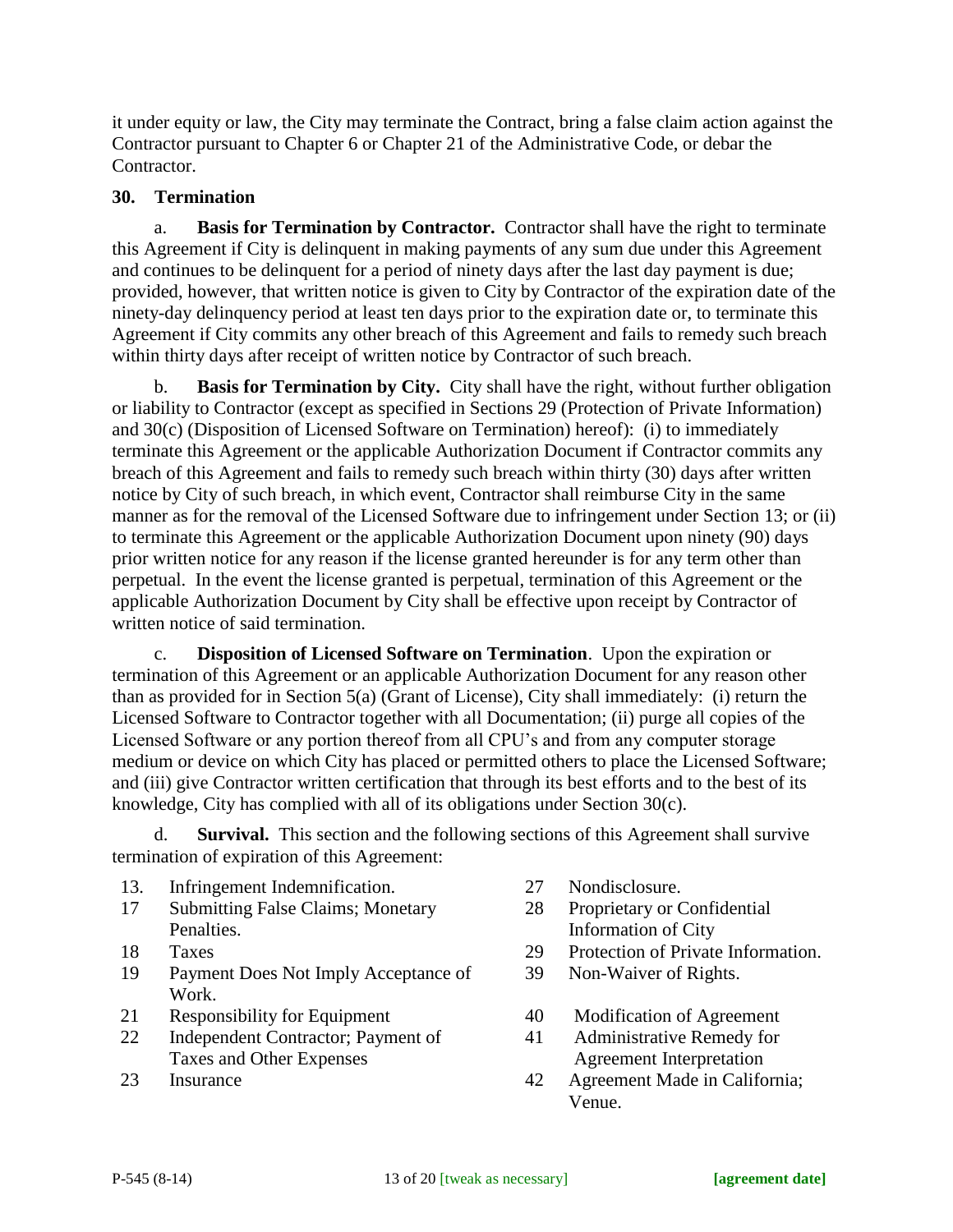- 24 Indemnification and General Liability. 43 Construction
- 
- 25 Incidental and Consequential Damages. 44 Entire Agreement
- 

26 Liability of City.

**31. Notice to the Parties.** Unless otherwise indicated elsewhere in this Agreement, all written communications sent by the parties may be by U.S. mail, and e-mail, and shall be addressed as follows:

| To City: | [name and title of department contact person] |
|----------|-----------------------------------------------|
|          | [name of department]                          |
|          | [mailing address]                             |
|          | [e-mail address; fax number is optional]      |
|          | To Contractor: [name of contractor]           |
|          | [mailing address]                             |

**[e-mail address; fax number is optional]**

Either party may change the address to which notice is to be sent by giving written notice thereof to the other party. If e-mail notification is used, the sender must specify a Receipt notice. Any notice of default must be sent by registered mail.

**32. Bankruptcy.** In the event that either party shall cease conducting business in the normal course, become insolvent, make a general assignment for the benefit of creditors, suffer or permit the appointment of a receiver for its business or assets or shall avail itself of, or become subject to, any proceeding under the Federal Bankruptcy Act or any other statute of any state relating to insolvency or the protection of rights of creditors, then at the option of the other party this Agreement shall terminate and be of no further force and effect.

**33. Subcontracting.** Contractor is prohibited from subcontracting this Agreement or any part of it unless such subcontracting is first approved by City in writing. Neither party shall, on the basis of this Agreement, contract on behalf of or in the name of the other party. An agreement made in violation of this provision shall confer no rights on any party and shall be null and void.

**34. Assignment.** The services to be performed by Contractor are personal in character and neither this Agreement nor any duties or obligations hereunder may be assigned or delegated by the Contractor unless first approved by City by written instrument executed and approved in the same manner as this Agreement.

**35. Compliance with Americans with Disabilities Act.** Contractor acknowledges that, pursuant to the Americans with Disabilities Act (ADA), programs, services and other activities provided by a public entity to the public, whether directly or through a contractor, must be accessible to the disabled public. Contractor shall provide the services specified in this Agreement in a manner that complies with the ADA and any and all other applicable federal, state and local disability rights legislation. Contractor agrees not to discriminate against disabled persons in the provision of services, benefits or activities provided under this Agreement and further agrees that any violation of this prohibition on the part of Contractor, its employees, agents or assigns will constitute a material breach of this Agreement.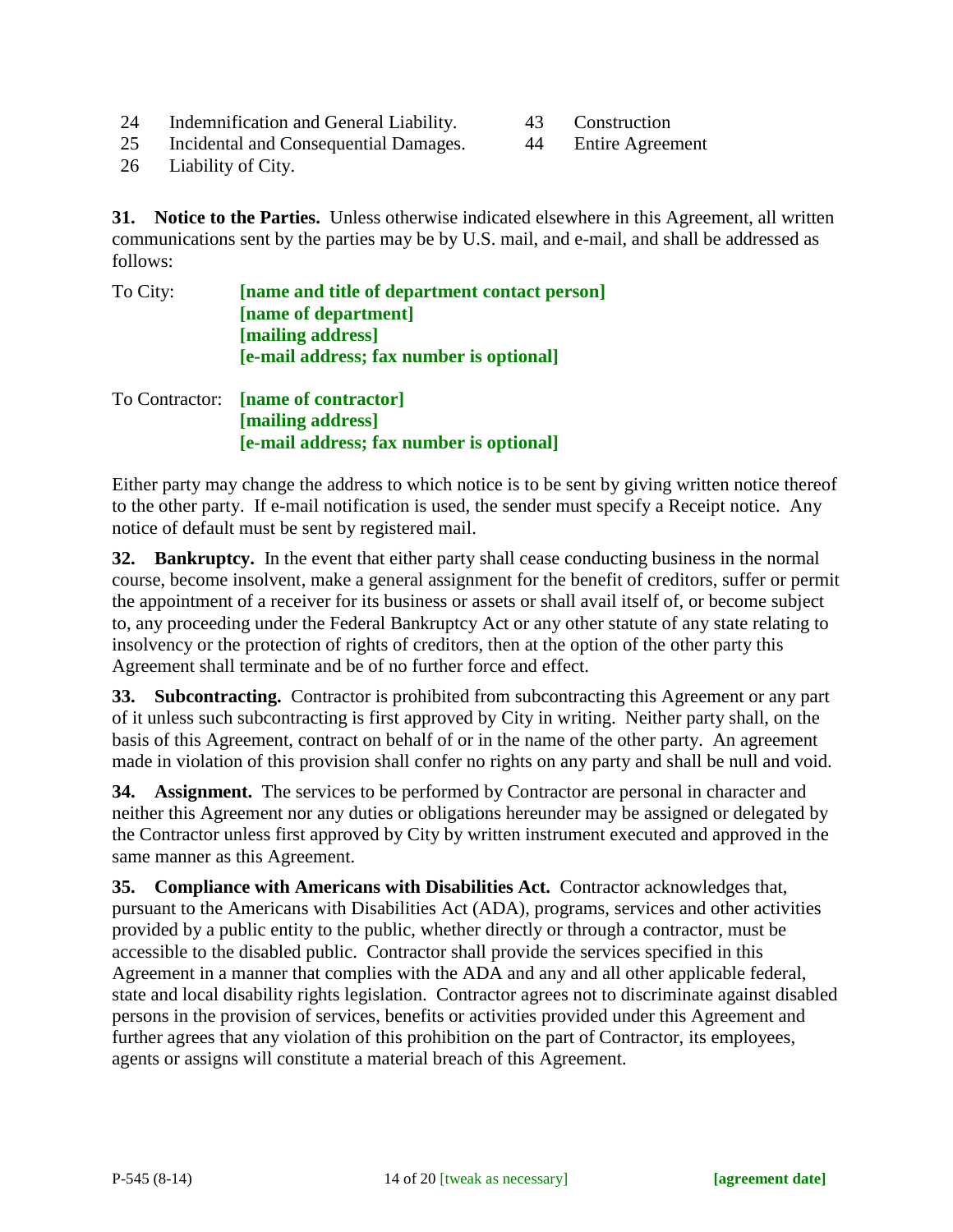**36. Sunshine Ordinance.** In accordance with San Francisco Administrative Code Section 67.24(e), contracts, contractors' bids, responses to requests for proposals and all other records of communications between City and persons or firms seeking contracts, shall be open to inspection immediately after a contract has been awarded. Nothing in this provision requires the disclosure of a private person or organization's net worth or other proprietary financial data submitted for qualification for a contract or other benefit until and unless that person or organization is awarded the contract or benefit. Information provided which is covered by this paragraph will be made available to the public upon request.

**37. Limitations on Contributions**. Through execution of this Agreement, Contractor acknowledges that it is familiar with section 1.126 of the City's Campaign and Governmental Conduct Code, which prohibits any person who contracts with the City for the rendition of personal services, for the furnishing of any material, supplies or equipment, for the sale or lease of any land or building, or for a grant, loan or loan guarantee, from making any campaign contribution to (1) an individual holding a City elective office if the contract must be approved by the individual, a board on which that individual serves, or the board of a state agency on which an appointee of that individual serves, (2) a candidate for the office held by such individual, or (3) a committee controlled by such individual, at any time from the commencement of negotiations for the contract until the later of either the termination of negotiations for such contract or six months after the date the contract is approved. Contractor acknowledges that the foregoing restriction applies only if the contract or a combination or series of contracts approved by the same individual or board in a fiscal year have a total anticipated or actual value of \$50,000 or more. Contractor further acknowledges that the prohibition on contributions applies to each prospective party to the contract; each member of Contractor's board of directors; Contractor's chairperson, chief executive officer, chief financial officer and chief operating officer; any person with an ownership interest of more than 20 percent in Contractor; any subcontractor listed in the bid or contract; and any committee that is sponsored or controlled by Contractor. Additionally, Contractor acknowledges that Contractor must inform each of the persons described in the preceding sentence of the prohibitions contained in Section 1.126. Contractor further agrees to provide to City the names of each person, entity or committee described above.

**38. Conflict of Interest.** Through its execution of this Agreement, Contractor acknowledges that it is familiar with the provision of Section 15.103 of the City's Charter, Article III, Chapter 2 of the City's Campaign and Governmental Code, and Section 87100 et seq. and Section 1090 et seq. of the Government Code of the State of California, and certifies that it does not know of any facts which constitutes a violation of said provisions and agrees that it will immediately notify the City if it becomes aware of any such fact during the term of this Agreement.

**39. Non-Waiver of Rights**. The omission by either party at any time to enforce any default or right reserved to it, or to require performance of any of the terms, covenants, or provisions hereof by the other party at the time designated, shall not be a waiver of any such default or right to which the party is entitled, nor shall it in any way affect the right of the party to enforce such provisions thereafter.

**40. Modification of Agreement.** This Agreement may not be modified, nor may compliance with any of its terms be waived, except by written instrument executed and approved in the same manner as this Agreement.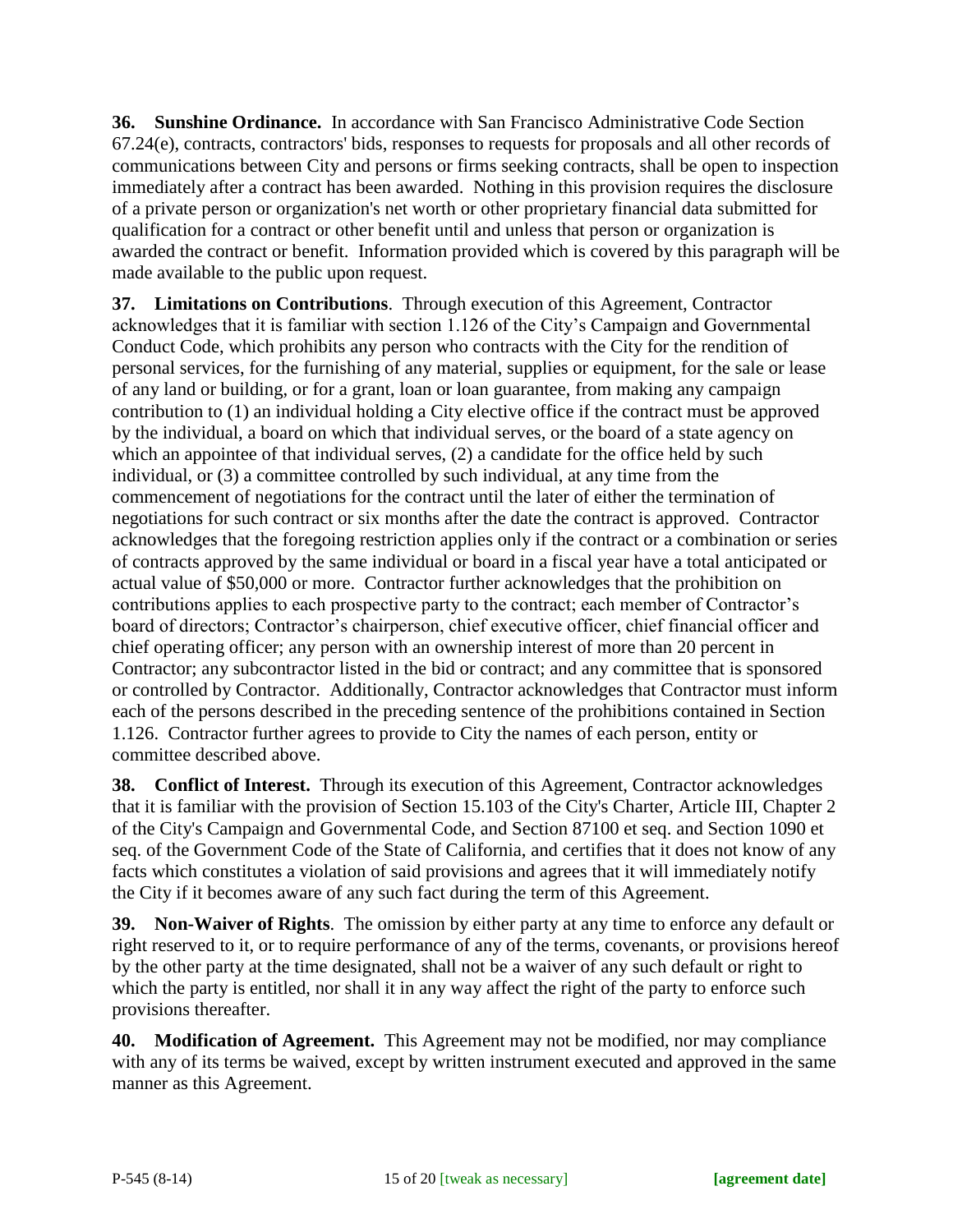**41. Administrative Remedy for Agreement Interpretation.** Should any question arise as to the meaning and intent of this Agreement, the question shall, prior to any other action or resort to any other legal remedy, be referred to Purchasing who shall decide the true meaning and intent of the Agreement.

**42. Agreement Made in California; Venue.** The formation, interpretation and performance of this Agreement shall be governed by the laws of the State of California. Venue for all litigation relative to the formation, interpretation and performance of this Agreement shall be in San Francisco.

**43. Construction.** All paragraph captions are for reference only and shall not be considered in construing this Agreement.

**44. Entire Agreement.** This contract sets forth the entire Agreement between the parties, and supersedes all other oral or written provisions. If any provision of this Agreement is held to be unenforceable, this Agreement shall be construed without such provision.

**45. Compliance with Laws**. Contractor shall keep itself fully informed of the City's Charter, codes, ordinances and regulations of the City and of all state, and federal laws in any manner affecting the performance of this Agreement, and must at all times comply with such local codes, ordinances, and regulations and all applicable laws.

## **46. Graffiti Removal.** Reserved.

**47. Food Service Waste Reduction Requirements.** Contractor agrees to comply fully with and be bound by all of the provisions of the Food Service Waste Reduction Ordinance, as set forth in San Francisco Environment Code Chapter 16, including the remedies provided, and implementing guidelines and rules. The provisions of Chapter 16 are incorporated herein by reference and made a part of this Agreement as though fully set forth. This provision is a material term of this Agreement. By entering into this Agreement, Contractor agrees that if it breaches this provision, City will suffer actual damages that will be impractical or extremely difficult to determine; further, Contractor agrees that the sum of \$100 liquidated damages for the first breach, \$200 liquidated damages for the second breach in the same year, and \$500)liquidated damages for subsequent breaches in the same year is reasonable estimate of the damage that City will incur based on the violation, established in light of the circumstances existing at the time this Agreement was made. Such amount shall not be considered a penalty, but rather agreed monetary damages sustained by City because of Contractor's failure to comply with this provision.

**48. Cooperative Drafting.** This Agreement has been drafted through a cooperative effort of both parties, and both parties have had an opportunity to have the Agreement reviewed and revised by legal counsel. No party shall be considered the drafter of this Agreement, and no presumption or rule that an ambiguity shall be construed against the party drafting the clause shall apply to the interpretation or enforcement of this Agreement.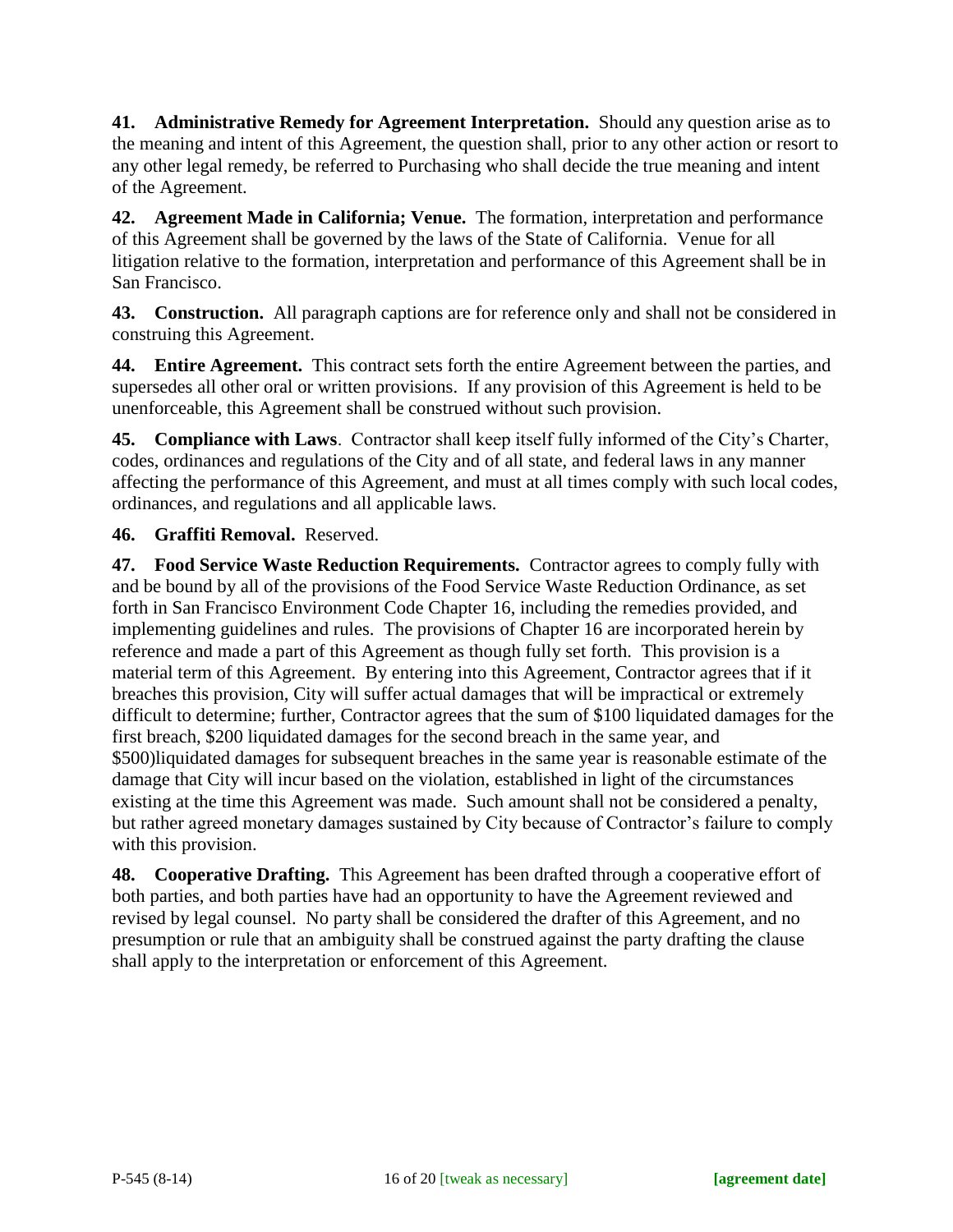IN WITNESS WHEREOF, the parties hereto have executed this Agreement on the day first mentioned above.

| <b>CITY</b>                                                   | <b>CONTRACTOR</b>                                                                                                                                                                                                                                               |
|---------------------------------------------------------------|-----------------------------------------------------------------------------------------------------------------------------------------------------------------------------------------------------------------------------------------------------------------|
| Recommended by:                                               | [company name]                                                                                                                                                                                                                                                  |
| [name]<br>[title]<br>[department]                             | By signing this Agreement, I certify that I<br>comply with the requirements of the<br>Minimum Compensation Ordinance, which<br>entitle Covered Employees to certain<br>minimum hourly wages and compensated and<br>uncompensated time off.                      |
| Approved as to Form:                                          | I have read and understood paragraph 35, the<br>City's statement urging companies doing                                                                                                                                                                         |
| Dennis J. Herrera<br><b>City Attorney</b>                     | business in Northern Ireland to move towards<br>resolving employment inequities,<br>encouraging compliance with the MacBride<br>Principles, and urging<br>San Francisco companies to do business with<br>corporations that abide by the MacBride<br>Principles. |
| By:<br>[name of Deputy City Attorney]<br>Deputy City Attorney |                                                                                                                                                                                                                                                                 |
| Approved:                                                     |                                                                                                                                                                                                                                                                 |
|                                                               | [name of authorized representative]<br>[title]<br>[optional: address]                                                                                                                                                                                           |

Jaci Fong Director of the Office of Contract Administration, and Purchaser

**[optional: address] [optional: city, state, ZIP]**

City vendor number: **[vendor number]**

# **Appendices**

- A: Services to be provided by Contractor
- B: Calculation of Charges
- C: Insurance Waiver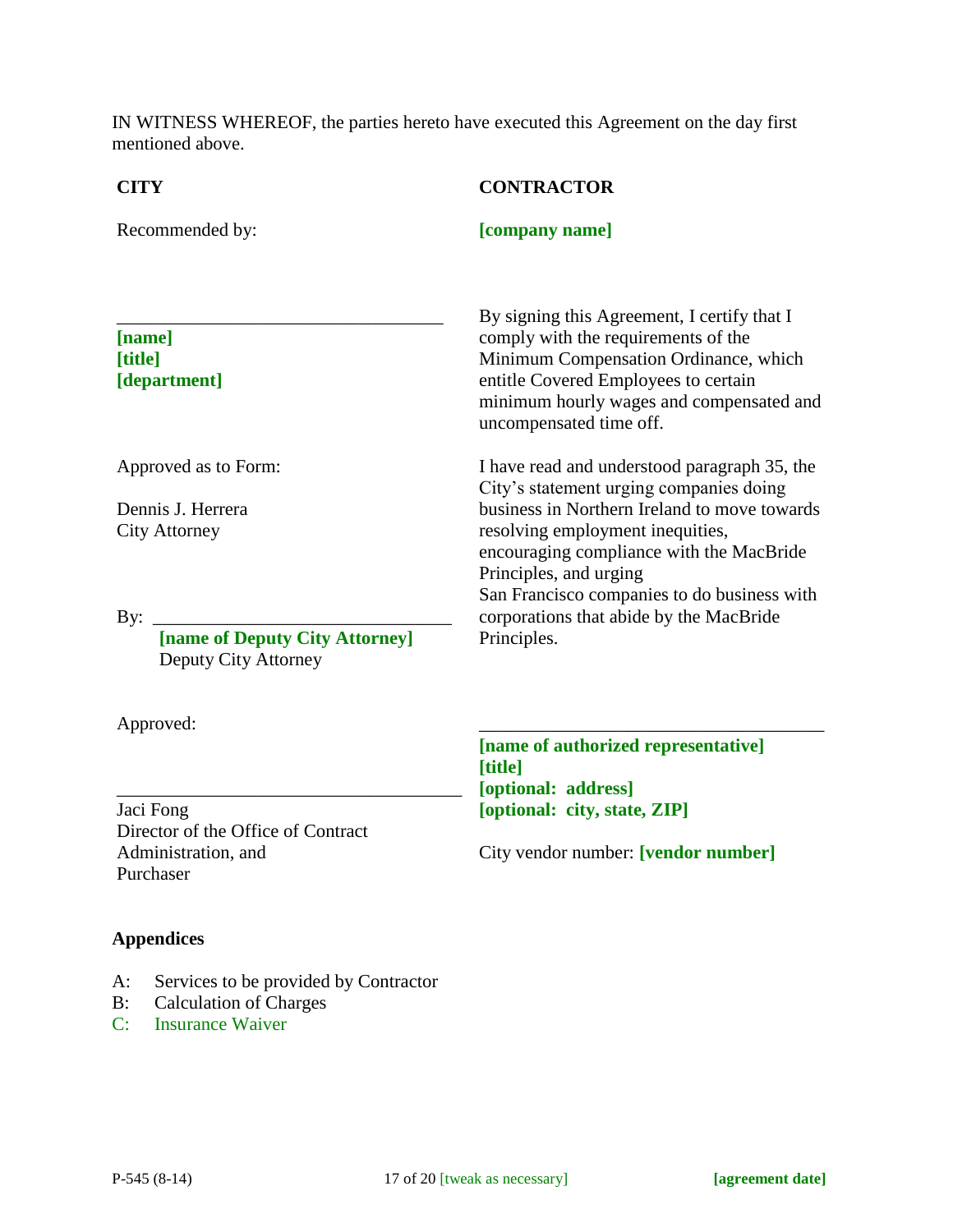## **Appendix A Services to be provided by Contractor**

# **Designated CPU(s):**

or

**Designated Site(s):** 

**Other license restrictions:** 

**City's Right to Access to Source Code:**

**Delivery:** 

**Calculation of Charges:**